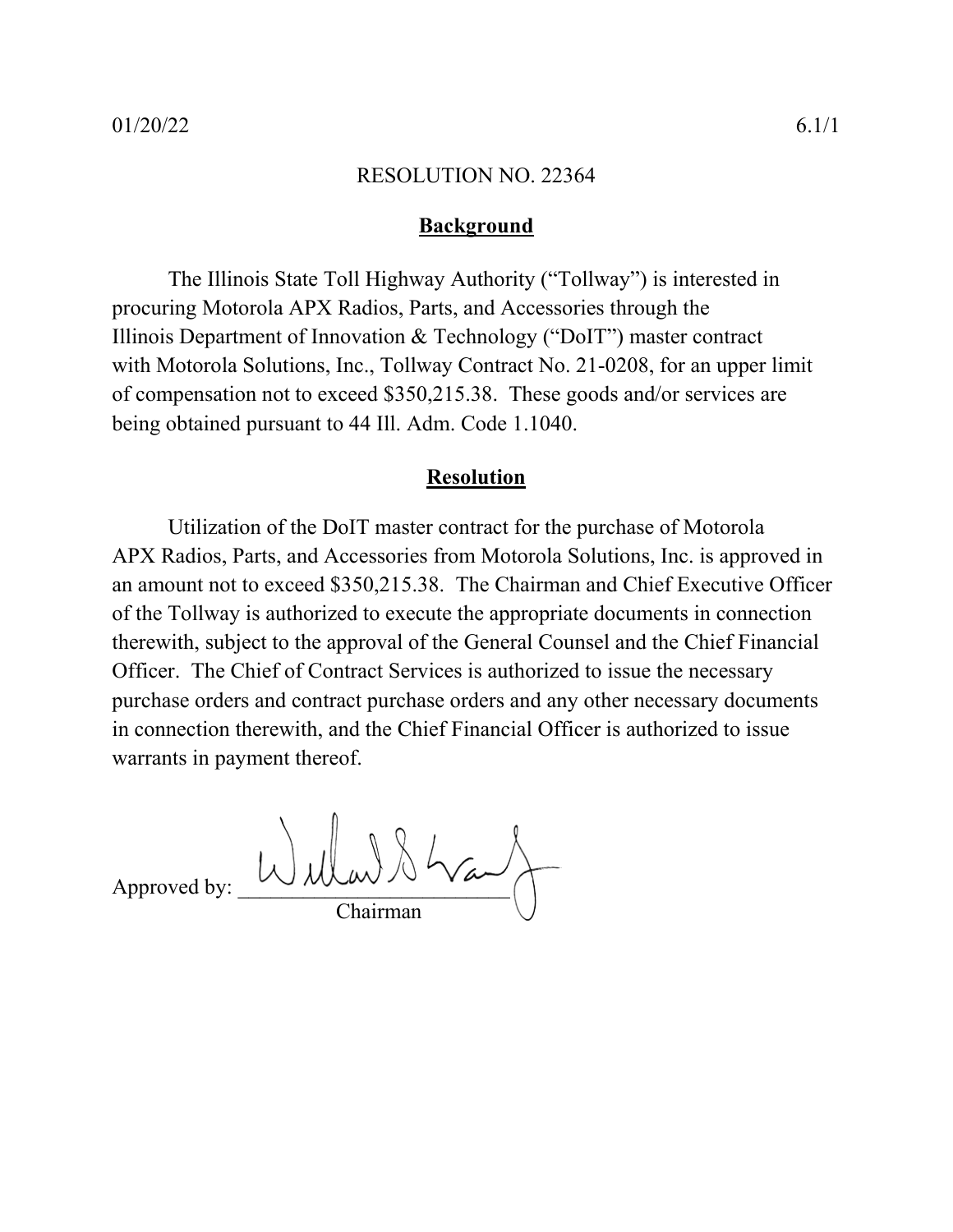## **Background**

The Illinois State Toll Highway Authority ("Tollway") is interested in procuring Adobe Licensing, Maintenance, and Support through the Unified Procurement Program contract with SHI International Corp. (Tollway Contract No. 21-0187) for an upper limit of compensation not to exceed \$123,273.03. These goods and/or services are being obtained pursuant to the Governmental Joint Purchasing Act, 30 ILCS 525/0.01, *et seq.*

## **Resolution**

Utilization of the Unified Procurement Program contract with SHI International Corp. for the purchase of Adobe Licensing, Maintenance, and Support is approved in an amount not to exceed \$123,273.03. The Chairman and Chief Executive Officer or the Executive Director of the Tollway is authorized to execute the appropriate documents in connection therewith, subject to the approval of the General Counsel and the Chief Financial Officer. The Chief of Contract Services is authorized to issue the necessary purchase orders and contract purchase orders and any other necessary documents in connection therewith, and the Chief Financial Officer is authorized to issue warrants in payment thereof.

Approved by: Wullar & Way Chairman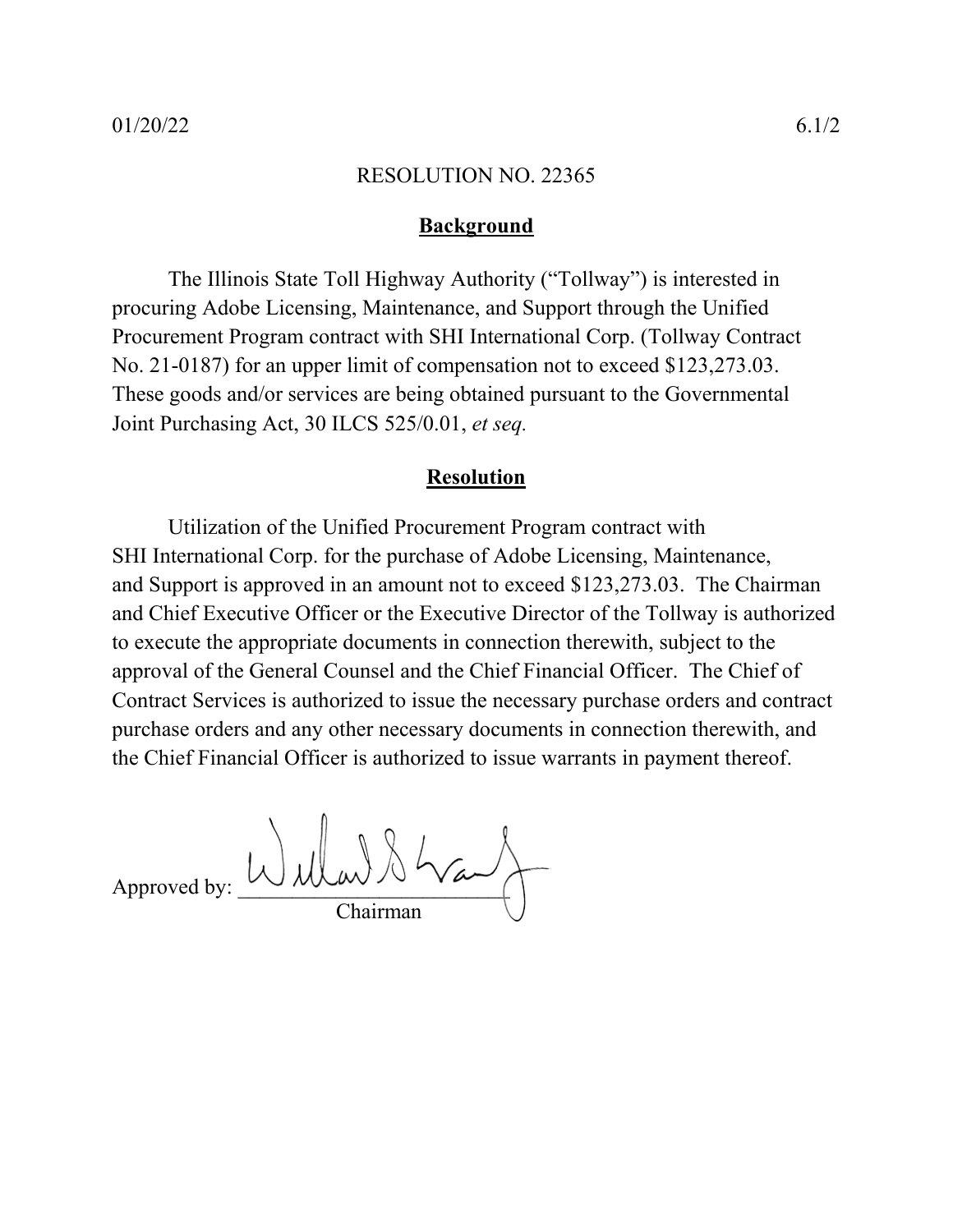## **Background**

The Illinois State Toll Highway Authority ("Tollway") is interested in procuring Original Equipment Manufacturer Printer Cartridges. Pursuant to the Tollway's Invitation for Bid No. 20-0053RR, the Tollway has determined that Atlas Stationers, Inc. is the lowest responsive and responsible bidder for Original Equipment Manufacturer Printer Cartridges for an upper limit of compensation not to exceed \$374,133.00 for an initial two-year term and an amount not to exceed \$374,133.00 for a possible two-year renewal term.

## **Resolution**

The bid from Atlas Stationers, Inc. for the purchase of Original Equipment Manufacturer Printer Cartridges is accepted. Contract No. 20-0053RR is approved in an amount not to exceed \$374,133.00 for an initial two-year term and an amount not to exceed \$374,133.00 for a possible two-year renewal term. The Chairman and Chief Executive Officer of the Tollway is authorized to execute the appropriate documents in connection therewith, subject to the approval of the General Counsel and the Chief Financial Officer. The Chief of Contract Services is authorized to issue the necessary purchase orders and contract purchase orders and any other necessary documents in connection therewith, and the Chief Financial Officer is authorized to issue warrants in payment thereof.

Approved by:  $Wd\mu w$   $\lambda \lambda$ Chairman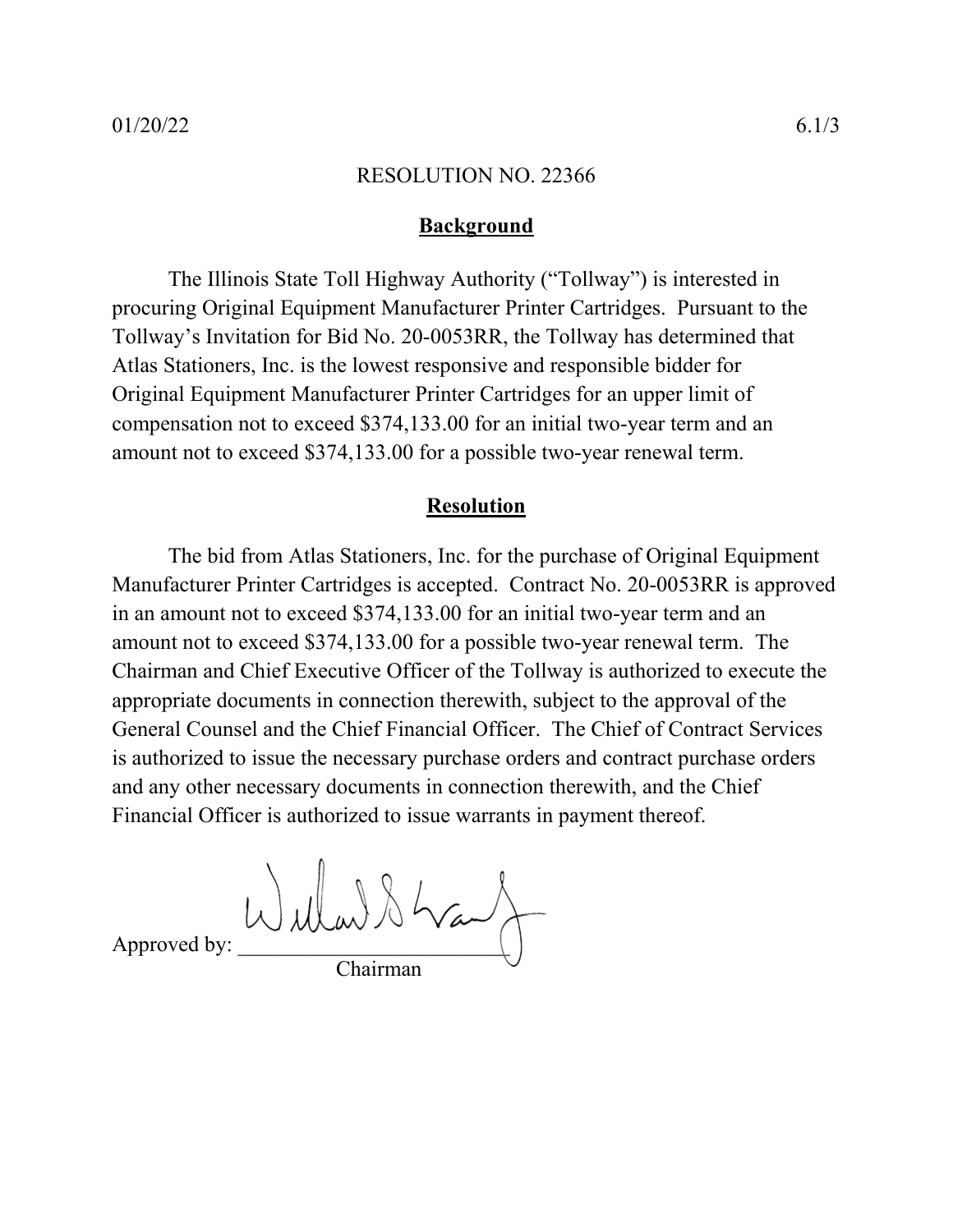## **Background**

The Illinois State Toll Highway Authority ("Tollway") is interested in procuring Elevator Maintenance, Inspection, Repair, and Full Hydraulic Pressure Testing Services. Pursuant to the Tollway's Invitation for Bid No. 21-0129R, the Tollway has determined that Parkway Elevators, Inc. is the lowest responsive and responsible bidder for Elevator Maintenance, Inspection, Repair, and Full Hydraulic Pressure Testing Services for an upper limit of compensation not to exceed \$377,766.72 for an initial three-year term and an amount not to exceed \$274,030.72 for a possible two-year renewal term.

## **Resolution**

The bid from Parkway Elevators, Inc. for the purchase of Elevator Maintenance, Inspection, Repair, and Full Hydraulic Pressure Testing Services is accepted. Contract No. 21-0129R is approved in an amount not to exceed \$377,766.72 for an initial three-year term and an amount not to exceed \$274,030.72 for a possible two-year renewal term. The Chairman and Chief Executive Officer of the Tollway is authorized to execute the appropriate documents in connection therewith, subject to the approval of the General Counsel and the Chief Financial Officer. The Chief of Contract Services is authorized to issue the necessary purchase orders and contract purchase orders and any other necessary documents in connection therewith, and the Chief Financial Officer is authorized to issue warrants in payment thereof.

 $\Delta$ 

Chairman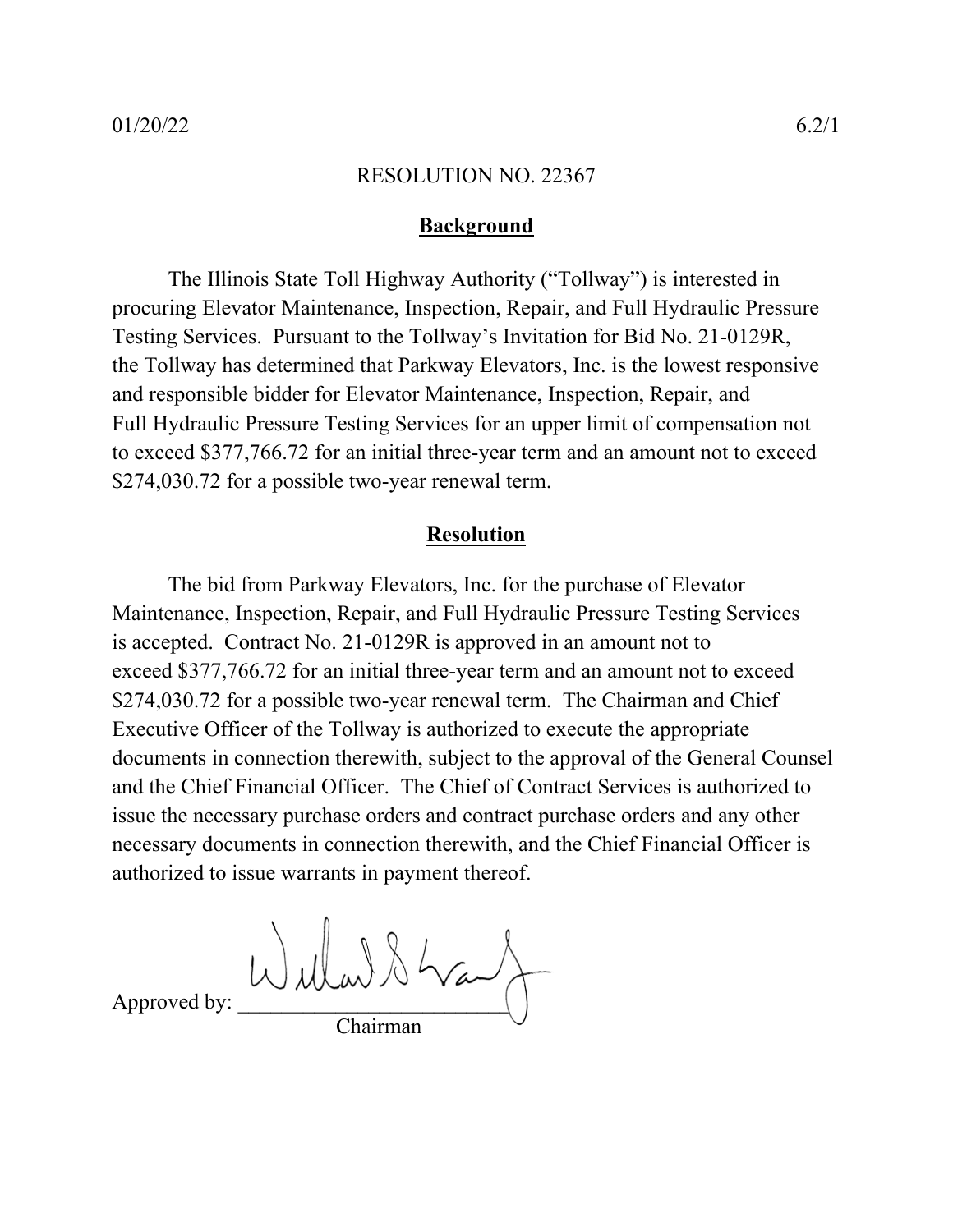## **Background**

The Illinois State Toll Highway Authority ("Tollway") is interested in procuring Boilers, Water Heaters, and Water Pumps Preventive Maintenance and Repair Services. Pursuant to the Tollway's Invitation for Bid No. 21-0045RR, the Tollway has determined that The Stone Group is the lowest responsive and responsible bidder for Boilers, Water Heaters, and Water Pumps Preventive Maintenance and Repair Services for an upper limit of compensation not to exceed \$234,990.00 for an initial three-year term and an amount not to exceed \$162,565.00 for a possible two-year renewal term.

## **Resolution**

The bid from The Stone Group for the purchase of Boilers, Water Heaters, and Water Pumps Preventive Maintenance and Repair Services is accepted. Contract No. 21-0045RR is approved in an amount not to exceed \$234,990.00 for an initial three-year term and an amount not to exceed \$162,565.00 for a possible two-year renewal term. The Chairman and Chief Executive Officer or the Executive Director of the Tollway is authorized to execute the appropriate documents in connection therewith, subject to the approval of the General Counsel and the Chief Financial Officer. The Chief of Contract Services is authorized to issue the necessary purchase orders and contract purchase orders and any other necessary documents in connection therewith, and the Chief Financial Officer is authorized to issue warrants in payment thereof.

Approved by: Chairman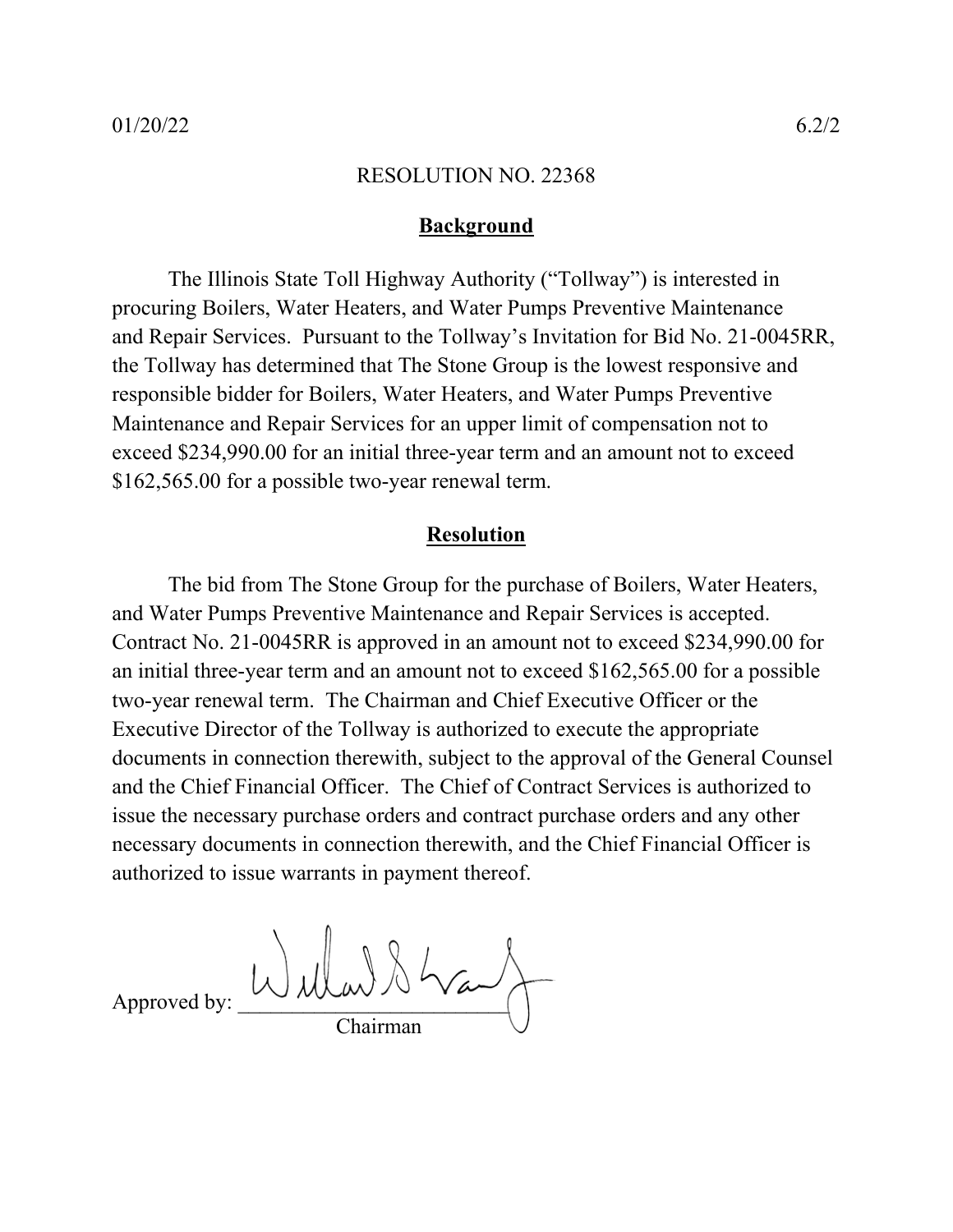## **Background**

The Illinois State Toll Highway Authority ("Tollway") is interested in procuring Electrical Wire and Cable. Pursuant to the Tollway's Invitation for Bid No. 21-0152R, the Tollway has determined that J. P. Simons & Co. is the lowest responsive and responsible bidder for Electrical Wire and Cable for an upper limit of compensation not to exceed \$188,815.00.

## **Resolution**

The bid from J. P. Simons & Co. for the purchase of Electrical Wire and Cable is accepted. Contract No. 21-0152R, is approved in an amount not to exceed \$188,815.00. The Chairman and Chief Executive Officer or the Executive Director of the Tollway is authorized to execute the appropriate documents in connection therewith, subject to the approval of the General Counsel and the Chief Financial Officer. The Chief of Contract Services is authorized to issue the necessary purchase orders and contract purchase orders and any other necessary documents in connection therewith, and the Chief Financial Officer is authorized to issue warrants in payment thereof.

Approved by:  $Wd\mu w$ Chairman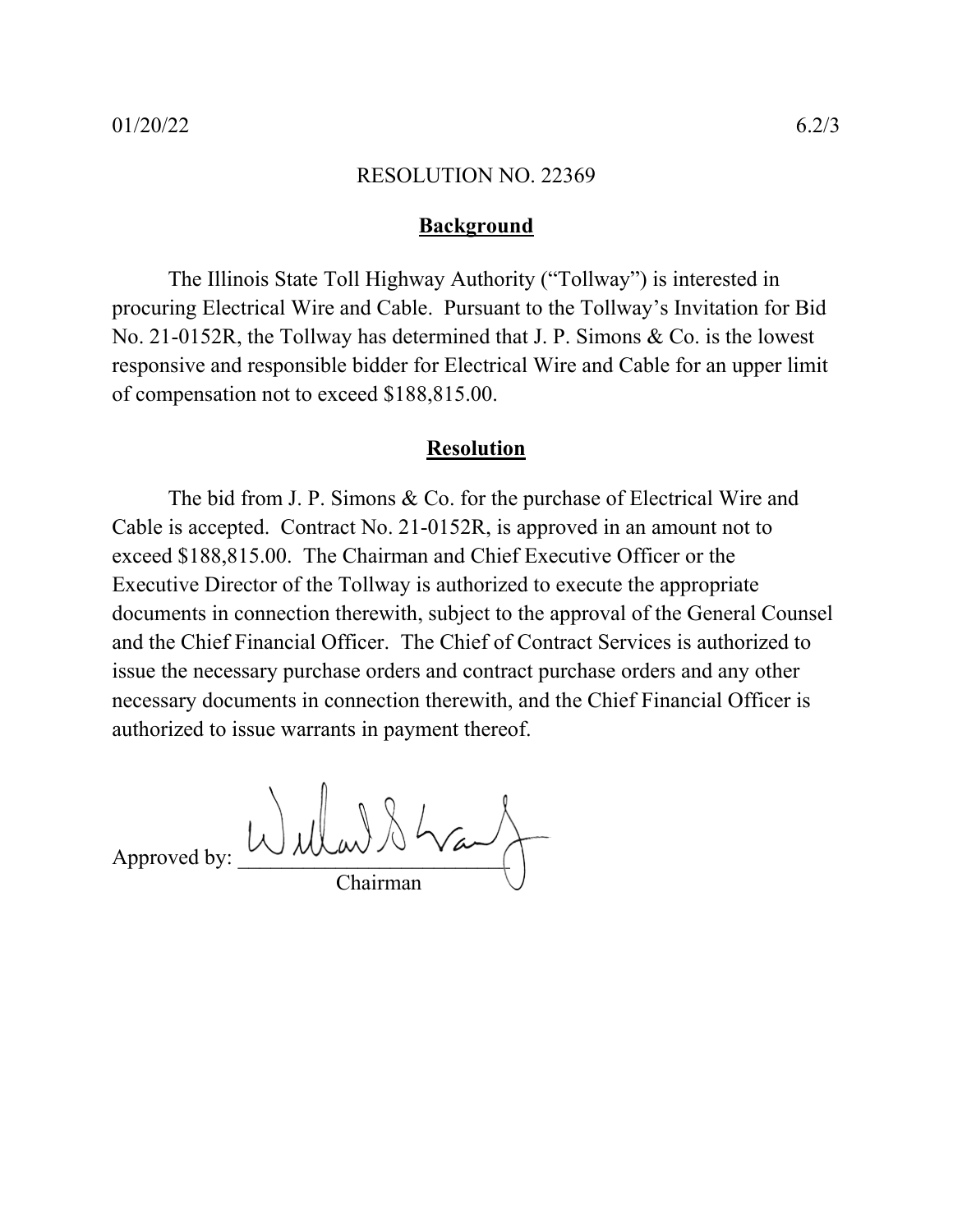## **Background**

The Illinois State Toll Highway Authority ("Tollway") is interested in procuring Maintenance, Repair, and Operations Catalog Products through the Central Management Services ("CMS") master contract with W.W. Grainger, Inc., Tollway Contract No. 21-0218, for an upper limit of compensation not to exceed \$825,000.00. These goods and/or services are being obtained pursuant to 44 Ill. Adm. Code 1.1040.

## **Resolution**

Utilization of the CMS master contract for the purchase of Maintenance, Repair, and Operations Catalog Products from W.W. Grainger, Inc. is approved in an amount not to exceed \$825,000.00. The Chairman and Chief Executive Officer of the Tollway is authorized to execute the appropriate documents in connection therewith, subject to the approval of the General Counsel and the Chief Financial Officer. The Chief of Contract Services is authorized to issue the necessary purchase orders and contract purchase orders and any other necessary documents in connection therewith, and the Chief Financial Officer is authorized to issue warrants in payment thereof.

 $A_{\text{approxed by:}} \cup \text{plus} \times \times \text{true}$ Chairman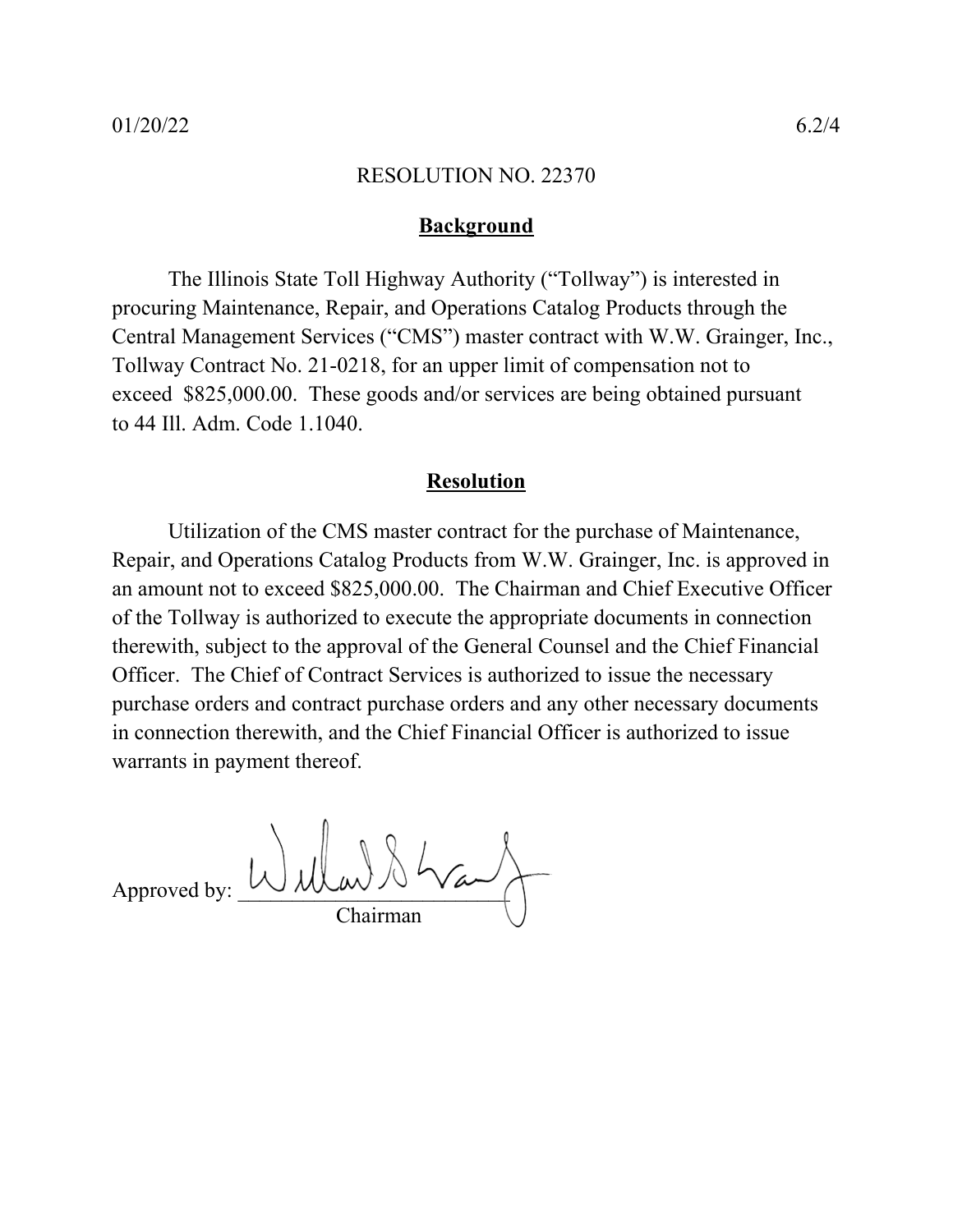## **Background**

The Illinois State Toll Highway Authority ("Tollway") advertised for sealed bids on Contract I-21-4597 for Water Main Construction at Mile Long Bridge on the Tri-State Tollway (I-294) from Mile Post 21.1 to Mile Post 21.9. The lowest responsive and responsible bidder on Contract No. I-21-4597 is Enlight Contracting, Inc., for the amount of \$2,208,210.47.

## **Resolution**

Contract No. I-21-4597, in the amount of \$2,208,210.47, is awarded to Enlight Contracting, Inc., subject to all required approvals, the contractor satisfying applicable DBE, financial and all other contract award requirements, and execution of all contract documents by the bidder and the Tollway.

The Chairman and Chief Executive Officer of the Tollway is authorized to execute the aforementioned Contract, subject to the approval of the General Counsel and the Chief Financial Officer, and the Chief Financial Officer is authorized to issue warrants in payment thereof.

If the bidder fails to satisfy the contract award requirements, the Executive Director is authorized to approve an award to the next lowest responsible bidder in accordance with the applicable contract award requirements and execution of all contract documents by the bidder and the Tollway. The Chairman and Chief Executive Officer of the Tollway is authorized to execute any contract awarded to the next lowest bidder, subject to the approval of the General Counsel and the Chief Financial Officer, and the Chief Financial Officer is authorized to issue warrants in payment thereof.

Approved by: Chairman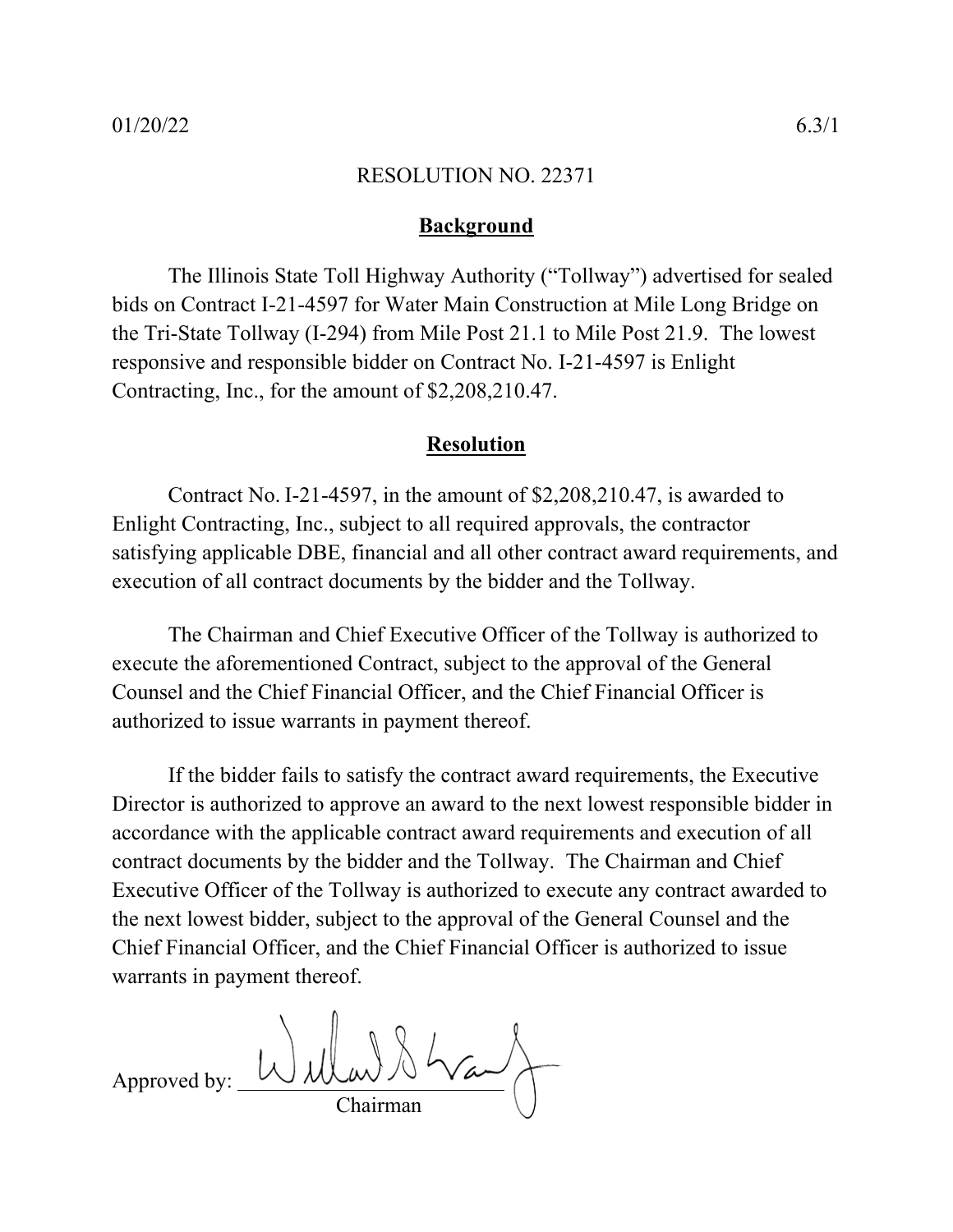## **Background**

The Illinois State Toll Highway Authority ("Tollway") advertised for sealed bids on Contract RR-21-4821 for Pavement Repairs on the Tri-State Tollway (I-294) between Mile Post 23.1 (I-55) and Mile Post 39.8 (Balmoral Avenue) and Systemwide. The lowest responsive and responsible bidder on Contract No. RR-21-4821 is K-Five Construction Corporation for the amount of \$5,506,755.81.

## **Resolution**

Contract No. RR-21-4821, in the amount of \$5,506,755.81, is awarded to K-Five Construction Corporation, subject to all required approvals, the contractor satisfying applicable DBE, financial and all other contract award requirements, and execution of all contract documents by the bidder and the Tollway.

The Chairman and Chief Executive Officer of the Tollway is authorized to execute the aforementioned Contract, subject to the approval of the General Counsel and the Chief Financial Officer, and the Chief Financial Officer is authorized to issue warrants in payment thereof.

If the bidder fails to satisfy the contract award requirements, the Executive Director is authorized to approve an award to the next lowest responsible bidder in accordance with the applicable contract award requirements and execution of all contract documents by the bidder and the Tollway. The Chairman and Chief Executive Officer of the Tollway is authorized to execute any contract awarded to the next lowest bidder, subject to the approval of the General Counsel and the Chief Financial Officer, and the Chief Financial Officer is authorized to issue warrants in payment thereof.

Willard Stranf

Approved by:

Chairman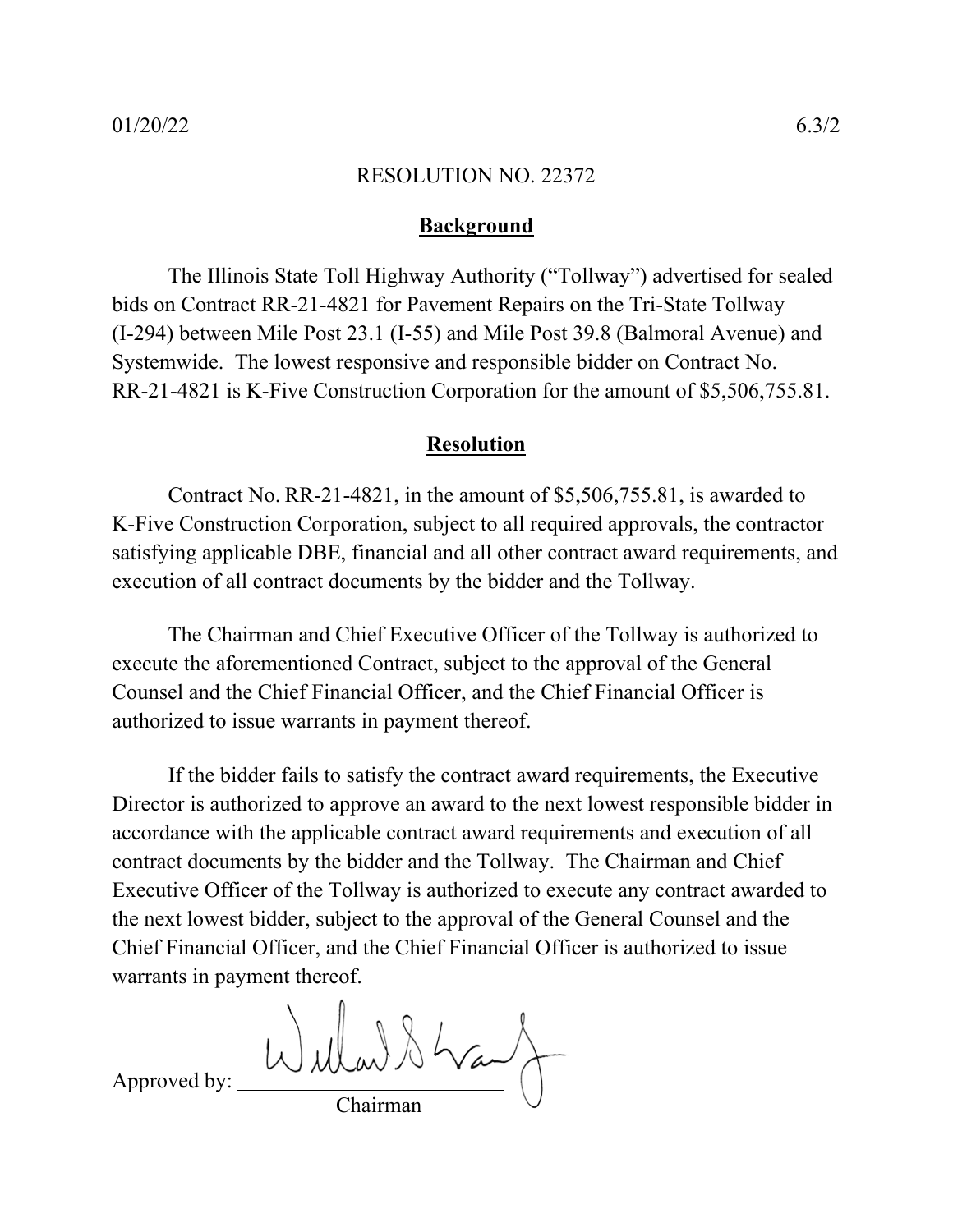## **Background**

The Illinois State Toll Highway Authority ("Tollway"), pursuant to Resolution No. 22133 approved on November 19, 2020, entered into Contract No. I-20-4518 with Walsh Construction Company II, LLC for Roadway Reconstruction and Widening on the Tri-State Tollway (I-294), Mile Post 19.3 (Plaza 39) to Mile Post 22.3 (75th Street). It is in the best interest of the Tollway to increase the upper limit of compensation on Contract No. I-20-4518, by an amount not to exceed \$524,326.78, to provide for design and installation of a soldier pile wall in place of the proposed soil nail wall. In accordance with the Tollway's Board-approved process for approving change orders and extra work orders (individually, "Change Order" or "Extra Work Order"), which is set forth in Resolution Nos. 16832, 17250 and 19806, the Tollway recommends approval of a Change Order / Extra Work Order increasing the upper limit of compensation on Contract No. I-20-4518 in an amount not to exceed \$524,326.78.

## **Resolution**

A Change Order / Extra Work Order in the amount of \$524,326.78 and a commensurate increase in the upper limit of compensation on Contract No. I-20- 4518 (increasing the upper limit of compensation from \$71,790,855.42 to \$72,315,182.20) is approved. The Chairman and Chief Executive Officer of the Tollway is authorized to execute the appropriate documents in connection therewith, subject to the approval of the General Counsel and the Chief Financial Officer, and the Chief Financial Officer is authorized to issue and deliver warrants in payment thereof.

Approved by: Wullar & Wa Chairman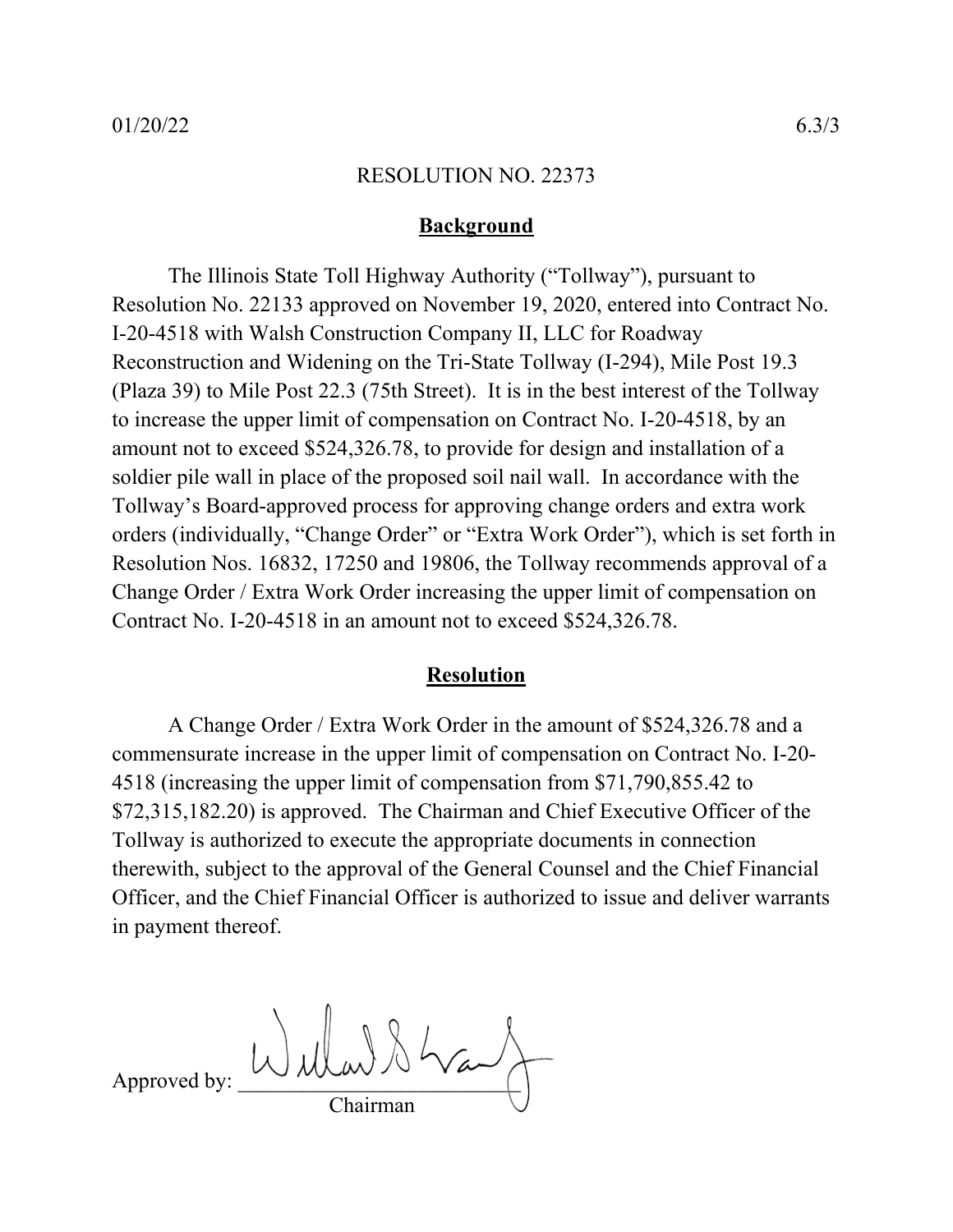## **Background**

The Illinois State Toll Highway Authority ("Tollway") is interested in procuring Scrap Tire and Rubber Debris Removal Services. Pursuant to the Tollway's Invitation for Bid No. 21-0084RRR, the Tollway has determined that K & S Tire Recycling, Inc. is the lowest responsive and responsible bidder for Scrap Tire and Rubber Debris Removal Services for an upper limit of compensation not to exceed \$187,200.00 for an initial four-year term and an amount not to exceed \$192,960.00 for a possible four-year renewal term.

## **Resolution**

The bid from K & S Tire Recycling, Inc. for the purchase of Scrap Tire and Rubber Debris Removal Services is accepted. Contract No. 21-0084RRR is approved in an amount not to exceed \$187,200.00 for an initial four-year term and an amount not to exceed \$192,960.00 for a possible four-year renewal term. The Chairman and Chief Executive Officer or the Executive Director of the Tollway is authorized to execute the appropriate documents in connection therewith, subject to the approval of the General Counsel and the Chief Financial Officer. The Chief of Contract Services is authorized to issue the necessary purchase orders and contract purchase orders and any other necessary documents in connection therewith, and the Chief Financial Officer is authorized to issue warrants in payment thereof.

Approved by:  $\overline{\bigcup_{\mathcal{C}}}$ Chairman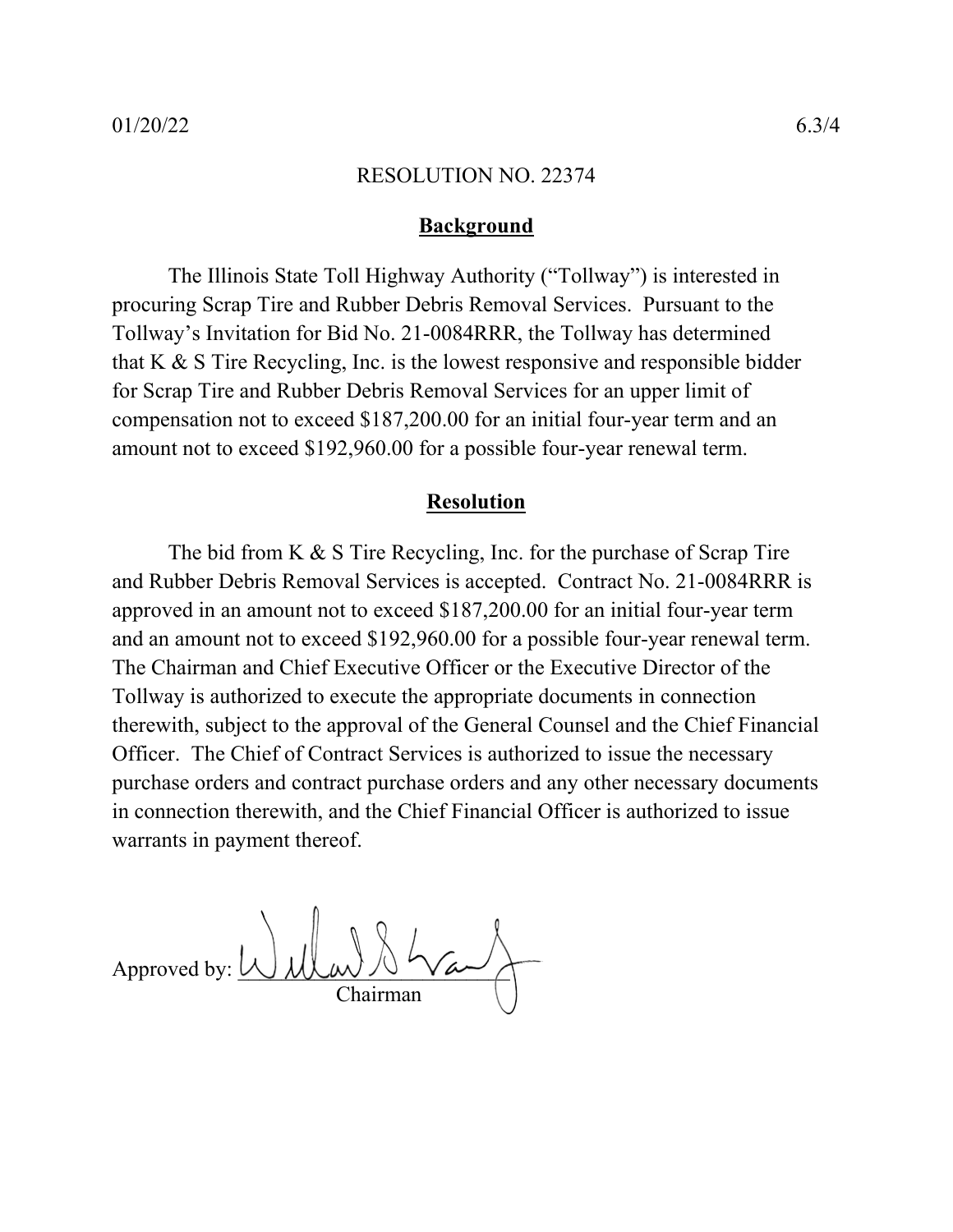## **Background**

The Illinois State Toll Highway Authority ("Tollway") is interested in procuring a Digital Plotter Cutter. Pursuant to the Tollway's Invitation for Bid No. 21-0070R, the Tollway has determined that Cicero Mfg. & Supply Co., Inc. is the lowest responsive and responsible bidder for a Digital Plotter Cutter for an upper limit of compensation not to exceed \$173,421.55.

## **Resolution**

The bid from Cicero Mfg. & Supply Co. Inc. for the purchase of a Digital Plotter Cutter is accepted. Contract No. 21-0070R is approved in an amount not to exceed \$173,421.55. The Chairman and Chief Executive Officer or the Executive Director of the Tollway is authorized to execute the appropriate documents in connection therewith, subject to the approval of the General Counsel and the Chief Financial Officer. The Chief of Contract Services is authorized to issue the necessary purchase orders and contract purchase orders and any other necessary documents in connection therewith, and the Chief Financial Officer is authorized to issue warrants in payment thereof.

Approved by:  $\iota$ Chairman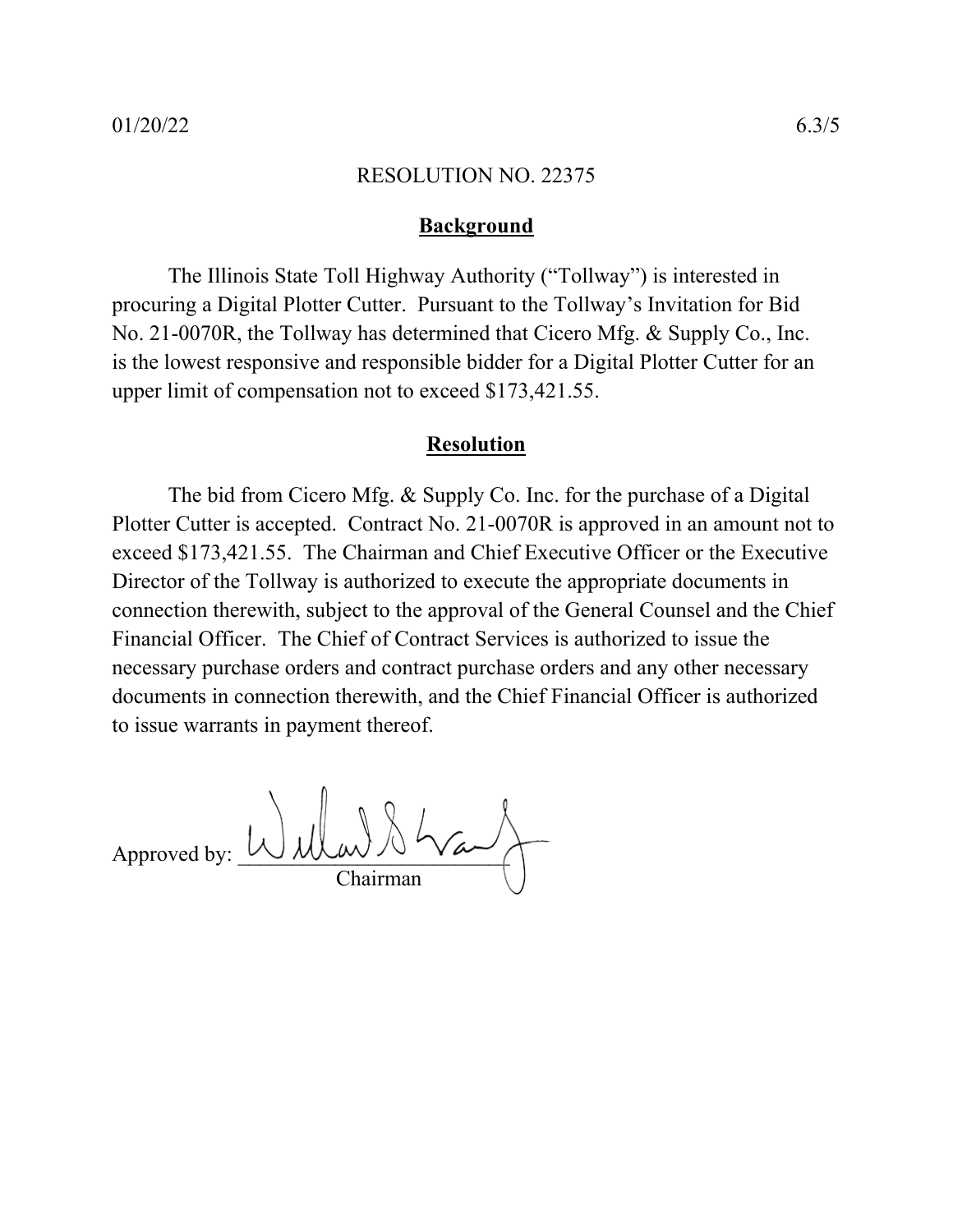## RESOLUTION NO. 22376 AMENDING RESOLUTION NO. 22263

## **Background**

Resolutions 19584, 21069 and 21451 authorized acquisition of needed parcels and expenditures of up to \$115,000,000.00 for any and all land acquisition fees, costs and expenses necessary for the Tri-State Tollway Project, Project No. RR-11-4010 ("Project No. RR-11-4010"). Resolution 22027, as preceded by Resolutions 22003, 21948, 21928, 21902, 21883, 21868, 21849, 21822, 21753, 21724, 21699, 21607, 21578, 21540, 21453, 21428, 21408, 21346, 21304, 21095, 20942, 20771, 22027, 22052, 22101, 22138, 22175, 22216 and 22263 identified specific parcels that were required for Illinois State Toll Highway purposes. Resolution 22263 must be further amended to identify and add additional parcels and provide the Tollway's Land Acquisition Unit the authority to acquire all parcels necessary for Project No. RR-11-4010, including fee title, permanent easements, temporary easements and access control. Pursuant to *ISTHA v. DiBenedetto*, 275 Ill. App 3d 400, 405 (1st Dist. 1995), the Tollway is required to reasonably describe real property it may need to acquire by eminent domain. This Resolution, amending Resolution 22263, identifies additional parcels and satisfies this requirement.

## **Resolution**

Acquisition is authorized for any and all needed real property and interests in real estate and includes, but is not limited to, the Identified Parcels listed on Exhibit A ("Identified Parcels"), which is attached hereto and incorporated herein by this reference. These acquisitions are necessary and convenient to secure all needed real property and interests in real estate for Project No. RR-11-4010. The Tollway's Engineering Department, by and through its Land Acquisition Manager, together with authorized employees and agents, is authorized to acquire all necessary real estate interests associated with Project No. RR-11-4010 and, per Resolutions 19584, 21069 and 21451, to spend sums up to an amount not to exceed \$115,000,000.00 to pay for any and all land acquisition fees and costs including, but not limited to (i) consideration, settlements, purchase price, fees, costs, closing costs, deposits to close in escrow, relocation expenses, relocation benefits, relocation costs, title work, title insurers, agents, owners, attorneys, appraisers,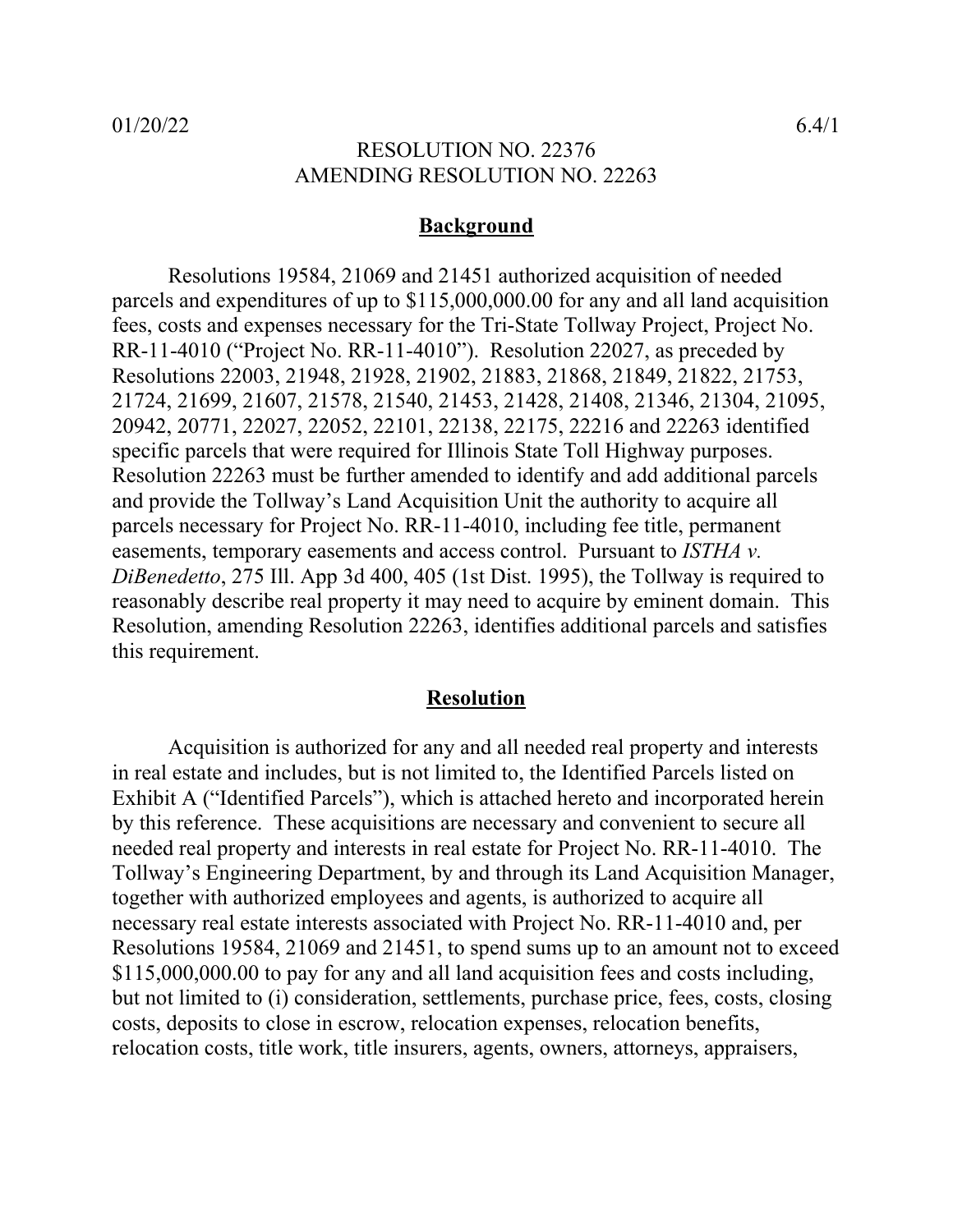## RESOLUTION NO. 22376 AMENDING RESOLUTION NO. 22263

## **Resolution – Continued**

negotiators, surveyors and other experts retained for the purpose of acquiring all needed real estate and interests in real estate, (ii) payment of preliminary just compensation, final just compensation and damages, and (iii) any and all other acquisition costs, fees and expenses.

In the event all or part of the Identified Parcels cannot, with reasonable diligence, be purchased via negotiations, administrative documentation or settlement, the Land Acquisition Unit, upon the recommendation of the Land Acquisition Manager, the General Counsel and the Attorney General, is authorized and directed to acquire the same in the name of the Tollway by eminent domain.

The Executive Director, the Chief Operating Officer and/or Land Acquisition Manager, subject to then existing Land Acquisition policies and procedures and approval of the General Counsel, and consistent with applicable state and federal law, are authorized to negotiate and enter into any real estate contract for the acquisition or conveyance of all needed real estate for Project No. RR-11-4010, such contracts to be executed in accordance with applicable Tollway policy. The Land Acquisition Unit is authorized to continue to acquire and purchase property by and through escrow closings with its approved title insurance vendors, subject to then existing Land Acquisition policies and procedures and approval of the General Counsel, such contracts to be executed in accordance with applicable Tollway policy. The Chief Financial Officer is authorized to issue warrants from time to time to pay for any and all land acquisition fees and costs including, but not limited to (i) consideration, settlements, purchase price, fees, costs, closing costs, deposits to close in escrow, relocation expenses, relocation benefits, relocation costs, title work, title insurers, agents, owners, attorneys, appraisers, negotiators, surveyors and other experts retained for the purpose of acquiring all needed real estate and interests in real estate, (ii) payment of preliminary just compensation, final just compensation and damages, and (iii) any and all other acquisition costs, fees and expenses, necessary to acquire interests in all or part of all Identified Parcels needed for Project No. RR-11-4010, up to a sum not to exceed the aggregate sum of \$115,000,000.00.

Approved by:  $\bigcup$ Chairman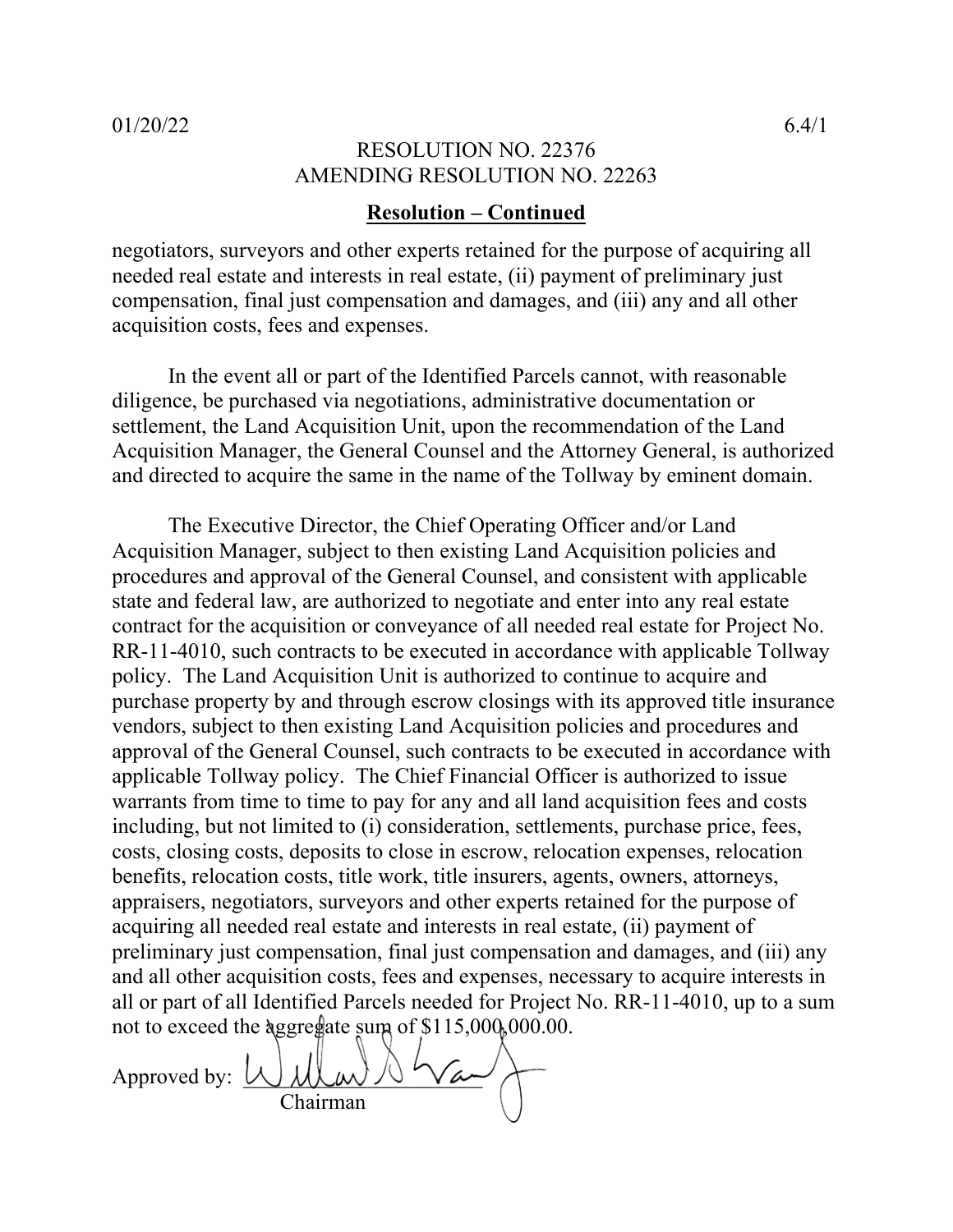## RESOLUTION NO. 22376 AMENDING RESOLUTION NO. 22263

## **Resolution – Continued- Exhibit A**

## **PROJECT: RR-11-4010- IDENTIFICATION OF PARCELS**

## **TRI-STATE TOLLWAY**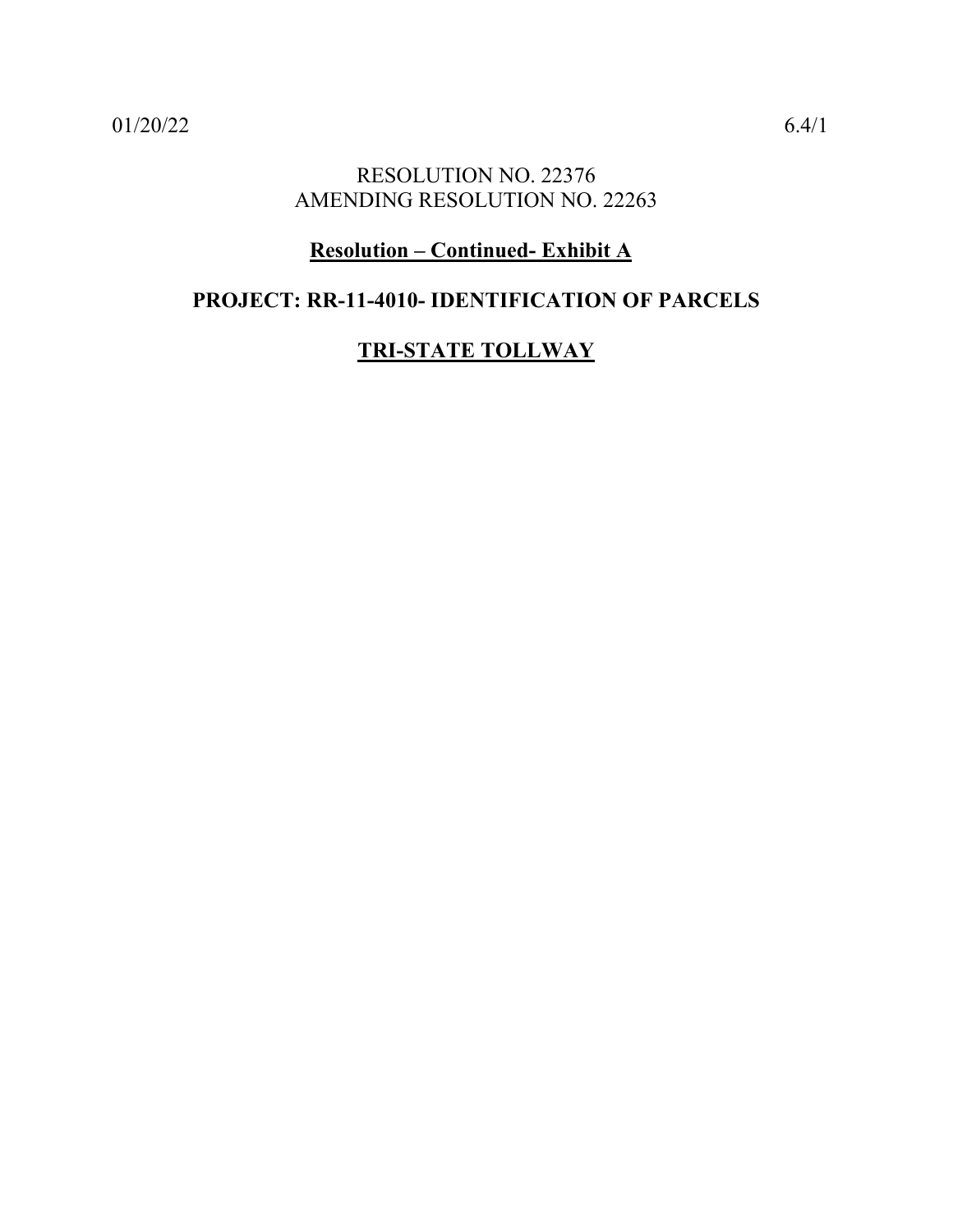| TW-7-15-001  | 12-21-100-015, 12-21-100-016, 12-21-100-017<br>12-21-100-018, 12-21-100-019                | Cook   |
|--------------|--------------------------------------------------------------------------------------------|--------|
| TW-7-15-002  | 12-21-100-011                                                                              | Cook   |
| TW-7-15-003  | 12-20-301-034                                                                              | Cook   |
| TW-7-15-004  | 12-20-300-054, 12-20-300-055                                                               | Cook   |
| TW-5-16-001  | 18-19-301-004, 18-19-301-005                                                               | Cook   |
| TW-3A-16-001 | 18-34-105-021                                                                              | Cook   |
| TW-3B-16-001 | 18-29-100-020                                                                              | Cook   |
| TW-3B-16-006 | 18-28-300-067, 18-28-400-012                                                               | Cook   |
| TW-7-16-005  | 12-30-100-009, 12-30-100-011<br>12-30-100-024, 12-30-100-025                               | Cook   |
| TW-7-16-006  | 12-30-100-019                                                                              | Cook   |
| TW-7-16-007  | 12-30-100-020                                                                              | Cook   |
| TW-7-16-008  | 12-30-100-021                                                                              | Cook   |
| TW-7-16-009  | 12-30-102-001, 12-19-300-020                                                               | Cook   |
| TW-7-16-001  | 03-36-204-002                                                                              | DuPage |
| TW-7-16-011  | 12-19-400-111                                                                              | Cook   |
| TW-7-16-012  | 12-19-400-123                                                                              | Cook   |
| TW-7-16-013  | 12-19-400-157                                                                              | Cook   |
| TW-7-16-014  | 12-19-400-156                                                                              | Cook   |
| TW-7-16-015  | 12-19-400-069                                                                              | Cook   |
| TW-7-16-016  | 12-19-400-125                                                                              | Cook   |
| TW-7-16-017  | 12-19-400-087                                                                              | Cook   |
| TW-7-16-018  | 12-19-400-107                                                                              | Cook   |
| TW-3B-16-002 | 18-27-500-003, 18-28-501-001, 18-33-501-001                                                | Cook   |
| TW-3B-16-003 | 18-33-102-002, 18-33-201-003, 18-32-402-010<br>18-33-301-002, 18-27-300-008, 18-28-401-008 | Cook   |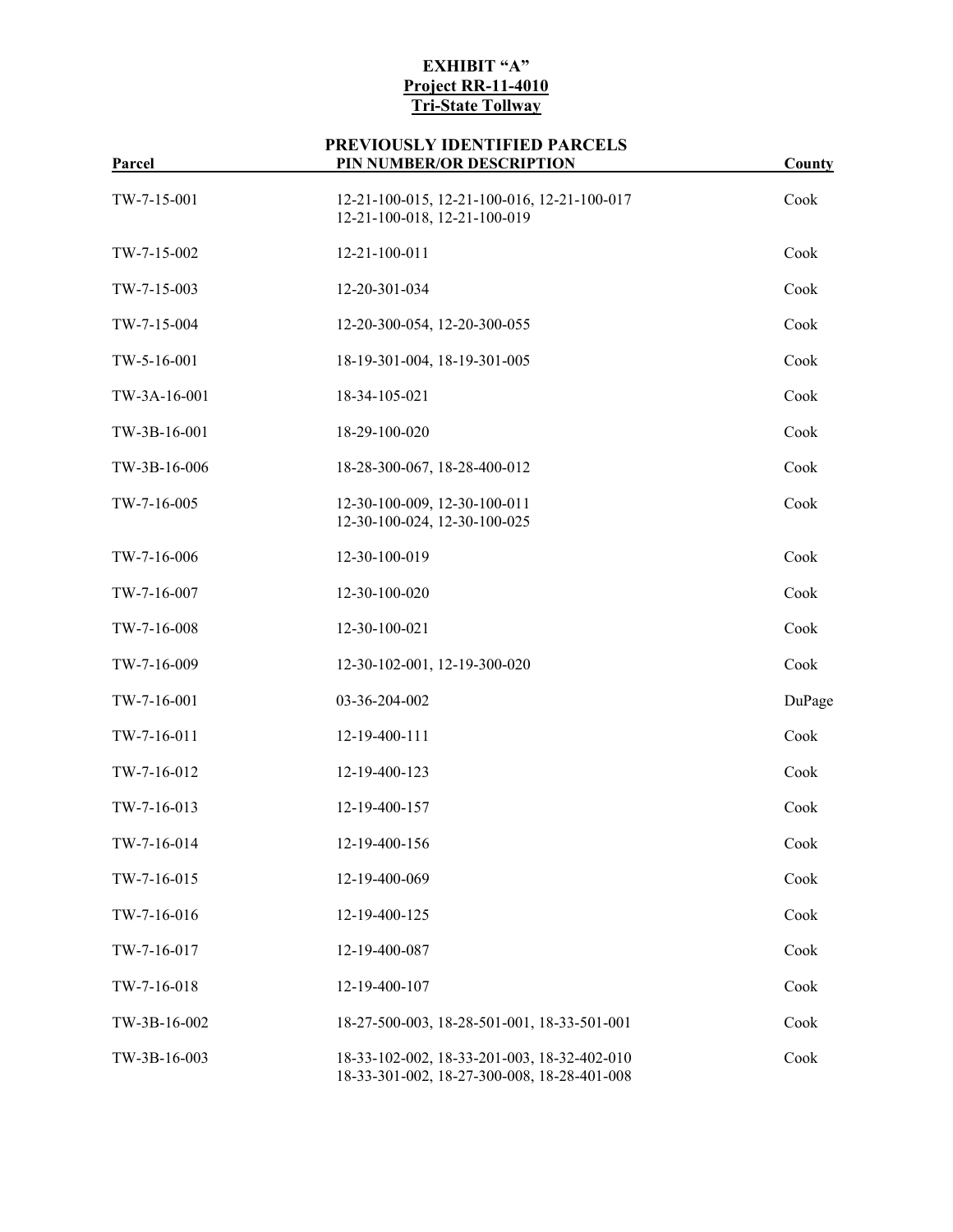# **PREVIOUSLY IDENTIFIED PARCELS**

| Parcel       | кооэрт тренттгэрт гансеры<br>PIN NUMBER/OR DESCRIPTION                                                                                                                                                                                                                                                                                                                                                                              | County |
|--------------|-------------------------------------------------------------------------------------------------------------------------------------------------------------------------------------------------------------------------------------------------------------------------------------------------------------------------------------------------------------------------------------------------------------------------------------|--------|
| TW-3B-16-004 | 18-27-300-006, 18-28-401-002, 18-28-401-004<br>18-28-401-009, 18-28-401-010, 18-32-402-003<br>18-33-102-001, 18-33-201-001, 18-33-201-002<br>18-33-201-004, 18-33-301-001                                                                                                                                                                                                                                                           | Cook   |
| TW-3B-16-005 | 18-28-400-011, 18-28-500-004, 18-28-200-028<br>18-28-200-033, 18-27-100-001, 18-28-200-030<br>18-28-400-004, 18-28-300-055, 18-28-400-006                                                                                                                                                                                                                                                                                           | Cook   |
| TW-3B-16-007 | THAT PART OF THE EXISTING SANTA FE DRIVE RIGHT<br>OF WAY IN THE PLAT OF DEDICATION FOR SAID RIGHT<br>OF WAY, BEING IN THE SOUTHWEST QUARTER OF SECTION<br>28, TOWNSHIP 38 NORTH, RANGE 12 EAST OF THE THIRD<br>PRINCIPAL MERIDIAN, ACCORDING TO THE PLAT THEREOF<br>RECORDED OCTOBER 26, 1976 AS DOCUMENT NUMBER 23687489                                                                                                           | Cook   |
| TW-3B-16-008 | 18-28-300-043                                                                                                                                                                                                                                                                                                                                                                                                                       | Cook   |
| TW-3B-16-009 | 18-28-300-056, 18-28-300-055<br>18-28-300-042, 18-28-103-030                                                                                                                                                                                                                                                                                                                                                                        | Cook   |
| TW-3B-16-010 | 18-28-103-007, 18-28-103-008, 18-28-300-012<br>18-28-300-013, 18-28-300-017, 18-28-300-018<br>18-28-300-019, 18-28-300-022, 18-28-300-023                                                                                                                                                                                                                                                                                           | Cook   |
| TW-3B-16-011 | 18-28-502-028                                                                                                                                                                                                                                                                                                                                                                                                                       | Cook   |
| TW-3B-16-012 | 18-28-300-068, 18-28-400-013                                                                                                                                                                                                                                                                                                                                                                                                        | Cook   |
| TW-3B-16-013 | 18-28-200-032, 18-28-200-035, 18-28-200-036                                                                                                                                                                                                                                                                                                                                                                                         | Cook   |
| TW-3B-16-014 | 18-28-300-041                                                                                                                                                                                                                                                                                                                                                                                                                       | Cook   |
| TW-3B-16-015 | 18-28-103-029, 18-28-200-018, 18-28-103-032                                                                                                                                                                                                                                                                                                                                                                                         | Cook   |
| TW-3B-16-016 | 18-28-103-001, 18-28-103-020, 18-28-103-034                                                                                                                                                                                                                                                                                                                                                                                         | Cook   |
| TW-3A-16-003 | 18-34-104-028                                                                                                                                                                                                                                                                                                                                                                                                                       | Cook   |
| TW-3A-16-004 | 18-34-105-020                                                                                                                                                                                                                                                                                                                                                                                                                       | Cook   |
| TW-3A-16-005 | THAT PART OF RUST TRAIL AS ESTABLISHED BY THE<br>PLAT OF DINEFF'S FOREST VIEW, BEING A SUBDIVISION OF ALL<br>THAT PART OF THE WEST HALF OF SECTION 27, ALL THAT PART OF THE<br>NORTHWEST QUARTER OF SECTION 34, AND THAT PART OF THE NORTHEAST<br>QUARTER OF SECTION 33, ALL IN TOWNSHIP 38 NORTH, RANGE 12 EAST OF THE<br>THIRD PRINCIPAL MERIDIAN, ACCORDING TO PLAT THEREOF RECORDED<br>MAY 10, 1948 AS DOCUMENT NUMBER 14310191 | Cook   |
| TW-3A-16-006 | 18-34-104-014                                                                                                                                                                                                                                                                                                                                                                                                                       | Cook   |
| TW-3A-16-008 | 18-34-102-004                                                                                                                                                                                                                                                                                                                                                                                                                       | Cook   |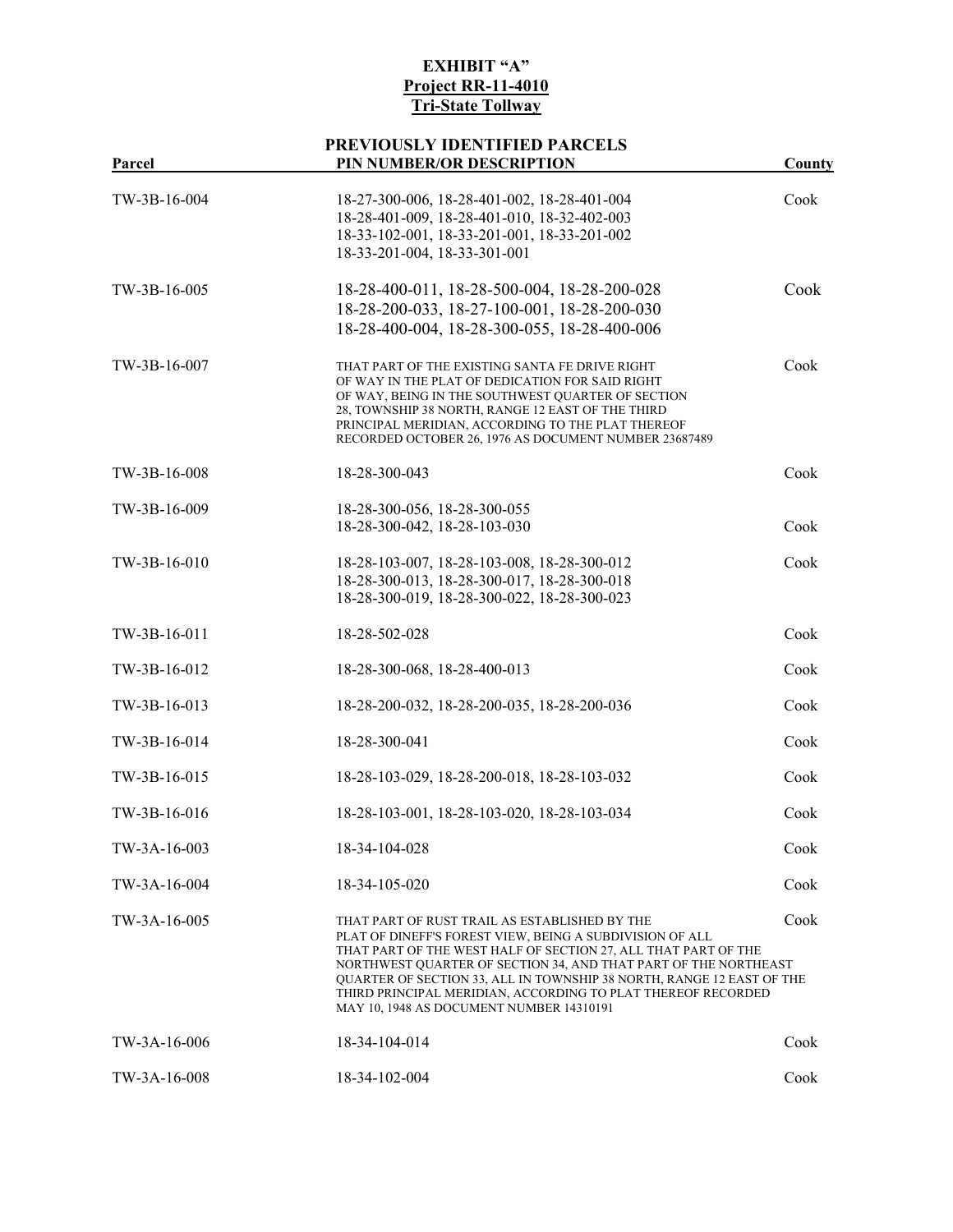| Parcel        | PIN NUMBER/OR DESCRIPTION                                                                                                                                                                                                                                                                                                                                                                      | County |
|---------------|------------------------------------------------------------------------------------------------------------------------------------------------------------------------------------------------------------------------------------------------------------------------------------------------------------------------------------------------------------------------------------------------|--------|
| TW-3A-16-009  | 18-34-102-003                                                                                                                                                                                                                                                                                                                                                                                  | Cook   |
| TW-3A-16-011  | 18-34-102-011                                                                                                                                                                                                                                                                                                                                                                                  | Cook   |
| TW-3A-16-007  | 18-34-105-001 & Rust Rail and Louis Drive                                                                                                                                                                                                                                                                                                                                                      | Cook   |
| TW-5-16-067   | 18-06-321-003, 18-06-413-002, 18-06-413-001,<br>18-06-414-001, 18-06-419-031, 18-06-419-032,<br>18-06-419-016, 18-06-419-017, 18-06-419-018,<br>18-06-419-019, 18-06-420-020, 18-06-419-021,<br>18-06-419-022, 18-06-419-023, 18-06-419-024,<br>18-06-419-025, 18-06-419-026, 18-06-419-027,<br>18-06-419-028, 18-06-419-029, 18-06-419-030,<br>18-06-413-003                                  | Cook   |
| TW-5-16-068   | 18-06-319-001, 18-06-319-013, 18-06-320-001,<br>18-06-317-006, 18-06-317-008, 18-06-320-008,<br>18-06-320-012, 18-06-320-014, 18-06-320-015,<br>18-06-320-017, 18-06-320-016, 18-06-320-007,<br>18-06-321-002                                                                                                                                                                                  | Cook   |
| $TW-5-16-070$ | 18-06-318-032                                                                                                                                                                                                                                                                                                                                                                                  | Cook   |
| TW-6B-16-005  | 15-07-101-016                                                                                                                                                                                                                                                                                                                                                                                  | Cook   |
| TW-7-16-062   | 12-16-115-032                                                                                                                                                                                                                                                                                                                                                                                  | Cook   |
| $TW-7-16-063$ | 12-16-114-036                                                                                                                                                                                                                                                                                                                                                                                  | Cook   |
| TW-7-16-064   | 12-16-114-037                                                                                                                                                                                                                                                                                                                                                                                  | Cook   |
| TW-7-16-065   | 12-16-114-032                                                                                                                                                                                                                                                                                                                                                                                  | Cook   |
| TW-7-16-066   | 12-16-113-021                                                                                                                                                                                                                                                                                                                                                                                  | Cook   |
| TW-3B-16-017  | 18-28-102-006                                                                                                                                                                                                                                                                                                                                                                                  | Cook   |
| TW-3B-16-018  | 18-28-102-005                                                                                                                                                                                                                                                                                                                                                                                  | Cook   |
| TW-3B-16-019  | 18-28-102-023                                                                                                                                                                                                                                                                                                                                                                                  | Cook   |
| TW-3B-16-020  | THAT PART OF THE EXISTING MARIDON ROAD RIGHT OF<br>WAY AS DEDICATED ON GREGOR'S SUBDIVISION PLAT, RECORDED<br>SEPTEMBER 8, 1952 AS DOCUMENT NUMBER 15430017, BEING A<br>SUBDIVISION OF THE WEST 200 FEET OF THE EAST 1027.90 FEET OF<br>THE NORTH HALF OF THE SOUTHWEST QUARTER OF THE NORTHWEST<br>QUARTER OF SECTION 28, TOWNSHIP 38 NORTH, RANGE 12 EAST OF THE THIRD<br>PRINCIPAL MERIDIAN | Cook   |
| TW-3B-16-021  | 18-28-102-021                                                                                                                                                                                                                                                                                                                                                                                  | Cook   |
| TW-3B-16-022  | 18-28-102-020                                                                                                                                                                                                                                                                                                                                                                                  | Cook   |
| TW-3B-16-023  | 18-29-205-016                                                                                                                                                                                                                                                                                                                                                                                  | Cook   |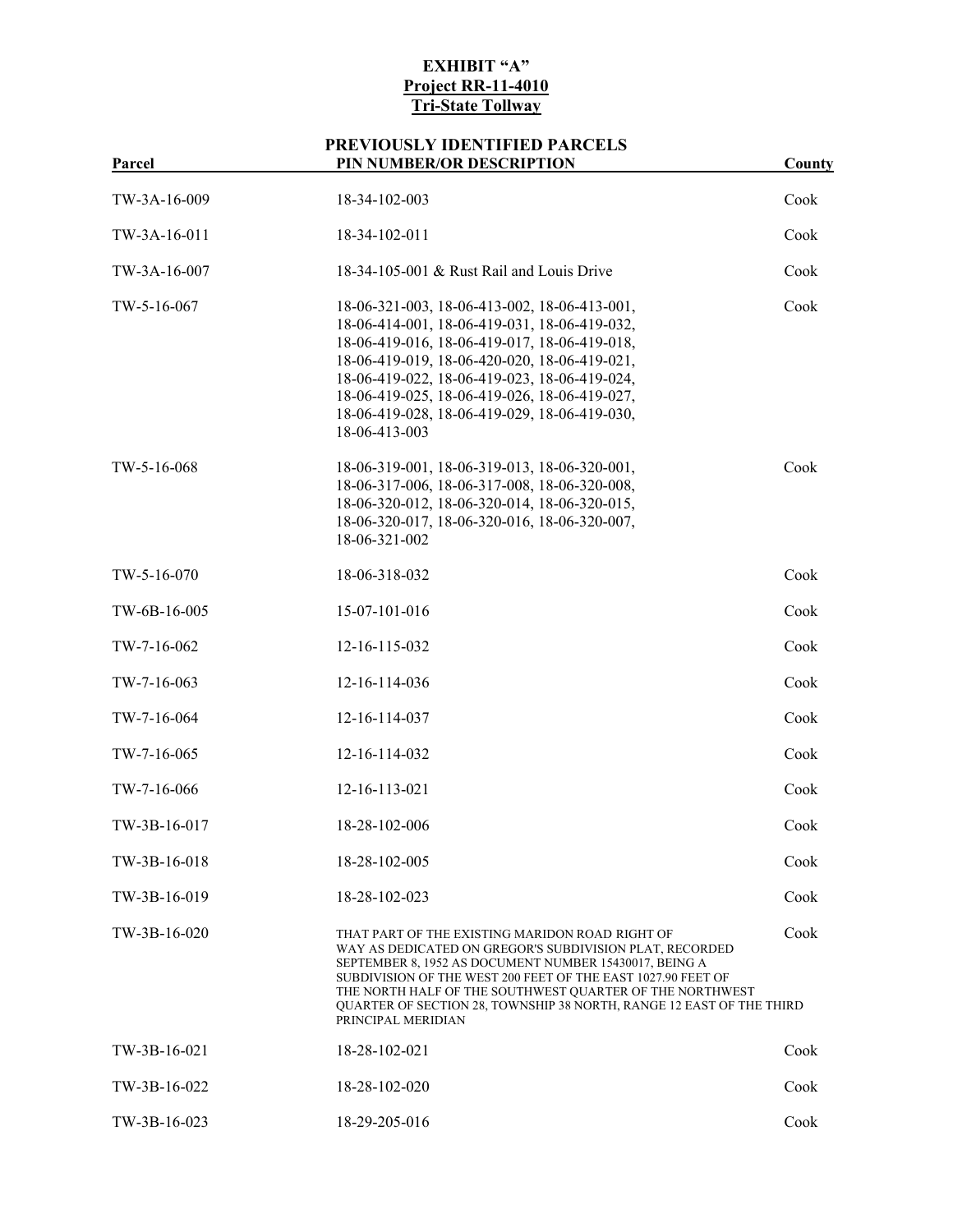# **PREVIOUSLY IDENTIFIED PARCELS**

| <b>Parcel</b> | <b>PIN NUMBER/OR DESCRIPTION</b>                                                                                                                                                                                                                                                                                                                                                                                             | <b>County</b> |
|---------------|------------------------------------------------------------------------------------------------------------------------------------------------------------------------------------------------------------------------------------------------------------------------------------------------------------------------------------------------------------------------------------------------------------------------------|---------------|
| TW-3B-16-024  | 18-29-205-015                                                                                                                                                                                                                                                                                                                                                                                                                | Cook          |
| TW-5-16-059   | 18-07-103-001, 18-07-103-002, 18-07-103-003,<br>18-07-103-004, 18-07-103-005, 18-07-103-006,<br>18-07-103-007, 18-07-103-008, 18-07-103-009,<br>18-07-103-010, 18-07-103-011                                                                                                                                                                                                                                                 | Cook          |
| TW-7-16-002   | 03-25-409-001, 03-25-409-002                                                                                                                                                                                                                                                                                                                                                                                                 | DuPage        |
| TW-7-16-003   | 03-25-400-004                                                                                                                                                                                                                                                                                                                                                                                                                | DuPage        |
| TW-7-16-004   | 03-25-400-006                                                                                                                                                                                                                                                                                                                                                                                                                | DuPage        |
| TW-7-16-054   | 12-16-307-029                                                                                                                                                                                                                                                                                                                                                                                                                | Cook          |
| TW-7-16-057   | 12-16-312-018                                                                                                                                                                                                                                                                                                                                                                                                                | Cook          |
| TW-7-16-060   | 12-16-115-023, 12-16-115-025                                                                                                                                                                                                                                                                                                                                                                                                 | Cook          |
| TW-7-16-067   | 12-16-113-017, 12-16-113-018,<br>12-16-113-023, 12-16-113-024                                                                                                                                                                                                                                                                                                                                                                | Cook          |
| TW-7-16-068   | 12-16-205-023, 12-16-111-049                                                                                                                                                                                                                                                                                                                                                                                                 | Cook          |
| TW-7-16-071   | 12-16-205-019                                                                                                                                                                                                                                                                                                                                                                                                                | Cook          |
| TW-7-16-077   | 12-16-203-024                                                                                                                                                                                                                                                                                                                                                                                                                | Cook          |
| TW-7-16-053   | 12-16-307-041                                                                                                                                                                                                                                                                                                                                                                                                                | Cook          |
| TW-7-16-055   | 12-16-307-028                                                                                                                                                                                                                                                                                                                                                                                                                | Cook          |
| TW-7-16-059   | 12-16-111-048, 12-16-205-024                                                                                                                                                                                                                                                                                                                                                                                                 | Cook          |
| TW-7-16-078   | THAT PART OF LAWRENCE AVENUE, A 66 FOOT WIDE STREET<br>IN FAIRVIEW, BEING EBERHART AND ROYCE'S SUBDIVISION<br>OF THE WEST HALF OF THE SOUTHEAST QUARTER OF SECTION 9<br>AND THE NORTH HALF OF THE NORTHEAST QUARTER OF THE NORTHEAST<br>QUARTER OF SECTION 16, ALL IN TOWNSHIP 40 NORTH, RANGE 12 EAST<br>OF THE THIRD PRINCIPLE MERIDIAN, ACCORDING TO THE PLAT THEREOF<br>RECORDED JUNE 8, 1891 AS DOCUMENT NUMBER 1483103 | Cook          |
| TW-7-16-079   | THAT PART OF MONTROSE, THAT PART OF AGATITE AND THAT<br>PART OF SUNNYSIDE AVENUES ALL IN INDIAN PARK ESTATES,<br>BEING A SUBDIVISION IN SECTION 16, TOWNSHIP 40 NORTH, RANGE<br>12 EAST OF THE THIRD PRINCIPAL MERIDIAN, ACCORDING TO THE PLAT<br>THEREOF RECORDED JANUARY 14, 1939 AS DOCUMENT 12260059                                                                                                                     | Cook          |
| TW-7-16-080   | THAT PART OF BERTEAU AND DENLEY AVENUES AS SHOW ON VOLK<br>BROTHERS HOME ADDITION TO SCHILLER PARK IN THE EAST HALF OF<br>THE SOUTHWEST QUARTER OF SECTION 16, TOWNSHIP 40 NORTH, RANGE<br>12, EAST OF THE THIRD PRINCIPLE MERIDIAN ACCORDING TO THE PLAT<br>RECORDED MAY 20, 1924 AS DOCUMENT NUMBER 8427643                                                                                                                | Cook          |
| TW-6B-16-003  | 15-07-104-016                                                                                                                                                                                                                                                                                                                                                                                                                | Cook          |
| TW-7-16-019   | 12-30-300-007                                                                                                                                                                                                                                                                                                                                                                                                                | Cook          |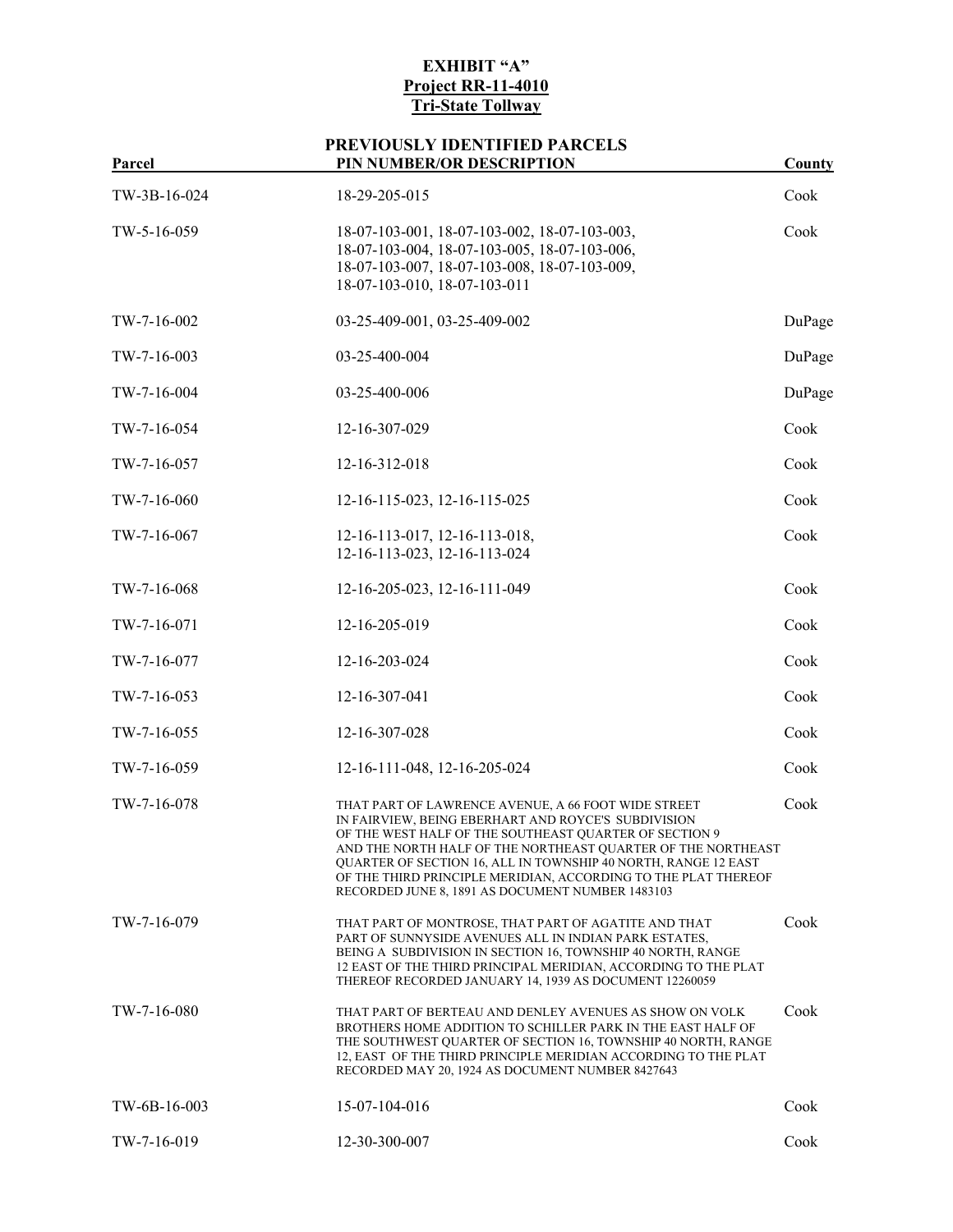# **PREVIOUSLY IDENTIFIED PARCELS**

| Parcel       | PIN NUMBER/OR DESCRIPTION                                                                                                                                                                                                                                                                                                                                      | <b>County</b> |
|--------------|----------------------------------------------------------------------------------------------------------------------------------------------------------------------------------------------------------------------------------------------------------------------------------------------------------------------------------------------------------------|---------------|
| TW-7-16-045  | 12-30-301-034                                                                                                                                                                                                                                                                                                                                                  | Cook          |
| TW-5-16-011  | 18-19-102-014                                                                                                                                                                                                                                                                                                                                                  | Cook          |
| TW-5-16-012  | 18-19-102-013                                                                                                                                                                                                                                                                                                                                                  | Cook          |
| TW-5-16-013  | 18-19-102-012                                                                                                                                                                                                                                                                                                                                                  | Cook          |
| TW-5-16-014  | 18-19-102-011                                                                                                                                                                                                                                                                                                                                                  | Cook          |
| TW-5-16-015  | 18-19-102-016                                                                                                                                                                                                                                                                                                                                                  | Cook          |
| TW-3A-16-072 | 08-35-109-012                                                                                                                                                                                                                                                                                                                                                  | Cook          |
| TW-3A-16-081 | 23-01-106-012                                                                                                                                                                                                                                                                                                                                                  | Cook          |
| TW-5-16-137  | 18-18-304-018                                                                                                                                                                                                                                                                                                                                                  | Cook          |
| TW-5-16-139  | 18-19-102-015                                                                                                                                                                                                                                                                                                                                                  | Cook          |
| TW-5-16-140  | 18-18-304-017                                                                                                                                                                                                                                                                                                                                                  | Cook          |
| TW-6B-16-002 | 15-07-104-015                                                                                                                                                                                                                                                                                                                                                  | Cook          |
| TW-6B-16-004 | 15-07-104-004                                                                                                                                                                                                                                                                                                                                                  | Cook          |
| TW-6B-16-008 | 15-06-303-024                                                                                                                                                                                                                                                                                                                                                  | Cook          |
| TW-7-16-043  | 12-20-300-054, 12-20-300-055                                                                                                                                                                                                                                                                                                                                   | Cook          |
| TW-7-16-056  | 12-16-307-004, 12-16-307-005<br>12-16-307-027, 12-16-307-032                                                                                                                                                                                                                                                                                                   | Cook          |
| TW-7-16-069  | 12-16-205-021                                                                                                                                                                                                                                                                                                                                                  | Cook          |
| TW-3A-16-066 | 18-35-407-055                                                                                                                                                                                                                                                                                                                                                  | Cook          |
| TW-3B-16-027 | 18-29-100-003, 18-29-100-027                                                                                                                                                                                                                                                                                                                                   | Cook          |
| TW-3B-16-029 | THAT PART OF 71st PLACE 66 FOOT RIGHT OF WAY AS DEDICATED<br>BY PLEASANT VIEW SUBDIVISION, BEING PART OF THE EAST 1171.96<br>FEET OF THE NORTH 40 ACRES OF THE NORTHWEST QUARTER<br>OF SECTION 29, TOWNSHIP 33 NORTH, RANGE 12 EAST OF<br>THE THIRD PRINCIPAL MERIDIAN, ACCORDING TO THE PLAT THEREOF<br>RECORDED OCTOBER 11, 1949 AS DOCUMENT NUMBER 14650837 | Cook          |
| TW-3B-16-028 | 18-29-100-026                                                                                                                                                                                                                                                                                                                                                  | Cook          |
| TW-5-16-095  | 18-06-126-010                                                                                                                                                                                                                                                                                                                                                  | Cook          |
| TW-5-16-098  | 18-06-126-009                                                                                                                                                                                                                                                                                                                                                  | Cook          |
| TW-5-16-101  | 18-06-126-006                                                                                                                                                                                                                                                                                                                                                  | Cook          |
| TW-5-16-103  | 18-06-126-005                                                                                                                                                                                                                                                                                                                                                  | Cook          |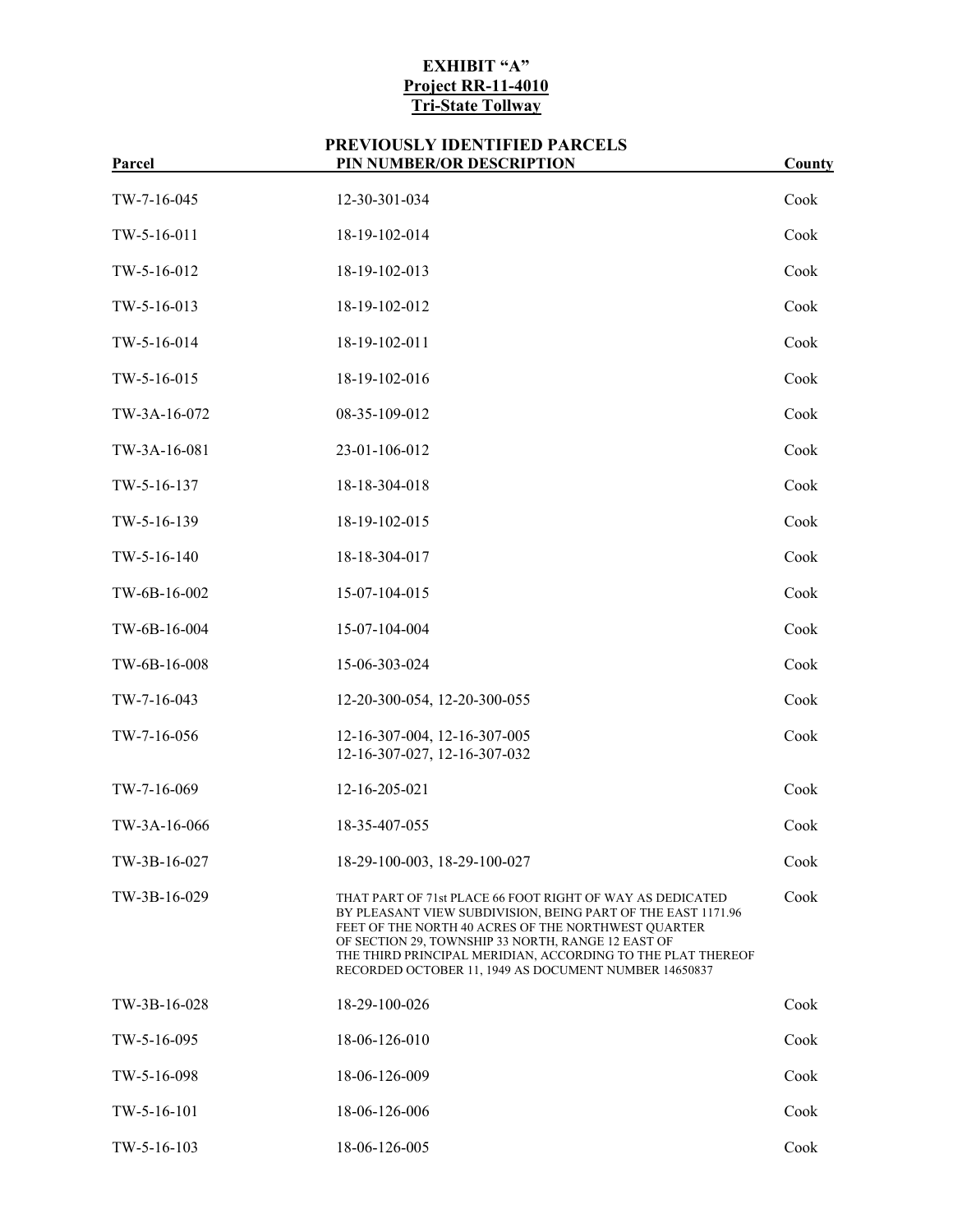| <u>rarcei</u> | PIN NUMBER/OK DESCRIPTION                                    | County |
|---------------|--------------------------------------------------------------|--------|
| TW-5-16-105   | 18-06-126-004                                                | Cook   |
| TW-5-16-107   | 18-06-126-002                                                | Cook   |
| TW-5-16-110   | 18-06-126-001                                                | Cook   |
| TW-5-16-130   | 18-06-126-007                                                | Cook   |
| TW-5-16-141   | 18-19-405-014, 19-19-495-015                                 | Cook   |
| TW-6C-16-008  | 06-12-419-014                                                | DuPage |
| TW-6C-16-012  | 06-12-413-039                                                | DuPage |
| TW-6C-16-003  | 15-18-107-018                                                | Cook   |
| TW-6C-16-006  | 06-12-419-016                                                | DuPage |
| TW-6C-16-007  | 06-12-419-015                                                | DuPage |
| TW-6C-16-009  | 06-12-419-002                                                | DuPage |
| TW-6C-16-010  | 06-12-419-001                                                | DuPage |
| TW-3A-16-031  | 23-01-300-014                                                | Cook   |
| TW-3A-16-034  | 23-01-300-012                                                | Cook   |
| TW-3A-16-038  | 23-01-106-011                                                | Cook   |
| TW-3B-16-026  | 18-29-200-004, 18-29-200-009<br>18-29-200-014, 18-29-200-017 | Cook   |
| TW-5-16-046   | 18-07-117-012, 18-07-117-018                                 | Cook   |
| TW-5-16-048   | 18-07-117-013                                                | Cook   |
| TW-5-16-050   | 18-07-117-014                                                | Cook   |
| TW-5-16-051   | 18-07-117-015                                                | Cook   |
| TW-5-16-052   | 18-07-117-016                                                | Cook   |
| TW-5-16-053   | 18-07-117-017                                                | Cook   |
| TW-5-16-082   | 18-06-303-015, 18-06-303-016, 18-06-303-017                  | Cook   |
| TW-5-16-090   | 18-06-303-002                                                | Cook   |
| TW-5-16-099   | 18-06-126-008                                                | Cook   |
| TW-5-16-132   | 18-07-301-017                                                | Cook   |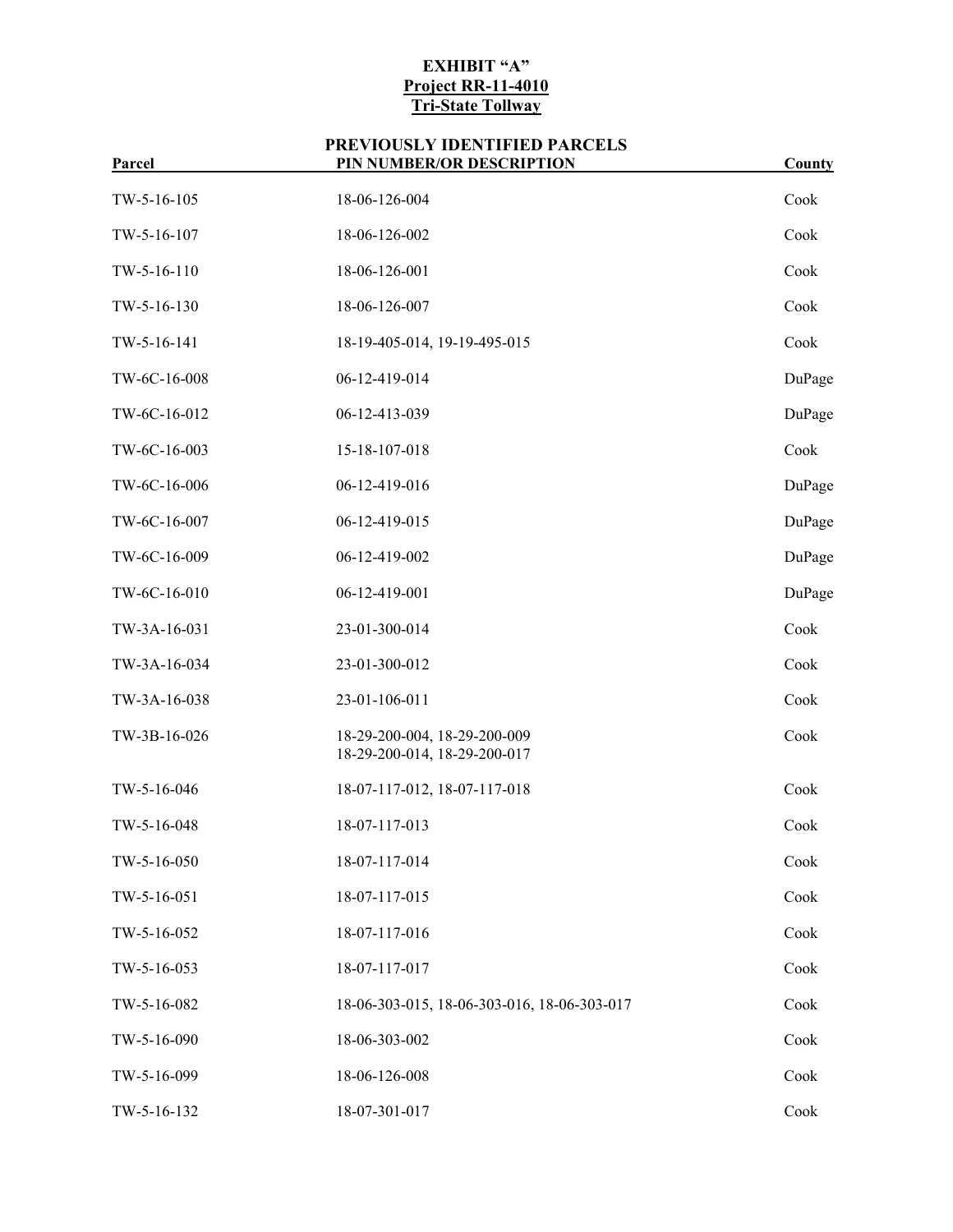# **PREVIOUSLY IDENTIFIED PARCELS**

|               | FREVIOUSLY IDENTIFIED FARCELS                                                                                                                                                                                                                                                                                                                                                                                                                                                                                                                                                                                                                                                                                                                                                                                                                                                                                                                                                                                                                                                                                                                                                                                                                                                                                                                                                                                 |        |
|---------------|---------------------------------------------------------------------------------------------------------------------------------------------------------------------------------------------------------------------------------------------------------------------------------------------------------------------------------------------------------------------------------------------------------------------------------------------------------------------------------------------------------------------------------------------------------------------------------------------------------------------------------------------------------------------------------------------------------------------------------------------------------------------------------------------------------------------------------------------------------------------------------------------------------------------------------------------------------------------------------------------------------------------------------------------------------------------------------------------------------------------------------------------------------------------------------------------------------------------------------------------------------------------------------------------------------------------------------------------------------------------------------------------------------------|--------|
| Parcel        | PIN NUMBER/OR DESCRIPTION                                                                                                                                                                                                                                                                                                                                                                                                                                                                                                                                                                                                                                                                                                                                                                                                                                                                                                                                                                                                                                                                                                                                                                                                                                                                                                                                                                                     | County |
| $TW-5-16-142$ | COMMENCING AT THE SOUTHWEST CORNER OF SAID SOUTHEAST QUARTER<br>OF SECTION 18; THENCE NORTH 1 DEGREE 47 MINUTES 13 SECONDS WEST<br>ALONG THE WEST LINE OF SAID SOUTHEAST QUARTER, 65.99 FEET TO THE<br>POINT OF BEGINNING;<br>THENCE CONTINUING NORTH 1 DEGREE 47 MINUTES 13 SECONDS WEST<br>ALONG SAID WEST LINE, 418.63 FEET TO THE WESTERLY LINE OF FLAGG CREEK<br>PER TIMBER TRAILS UNIT 1 RECORDED AS DOCUMENT NUMBER 0530003135; THENCE<br>NORTH 9 DEGREES 28 MINUTES 16 SECONDS EAST ALONG SAID WESTERLY LINE,<br>568.83 FEET; THENCE NORTH 2 DEGREES 14 MINUTES 54 SECONDS EAST ALONG SAID<br>WESTERLY LINE, 241.74 FEET TO THE NORTHEAST CORNER OF OUTLOT Y IN SAID<br>TIMBER TRAILS UNIT 1; THENCE NORTH 88 DEGREES 55 MINUTES 45 SECONDS EAST,<br>60.10 FEET; THENCE SOUTH 2 DEGREES 14 MINUTES 54 SECONDS WEST, 249.01 FEET;<br>THENCE SOUTH 9 DEGREES 28 MINUTES 16 SECONDS WEST, 361.82 FEET; THENCE<br>SOUTH 1 DEGREE 47 MINUTES 13 SECONDS EAST, 292.39 FEET TO THE EASTERLY LINE<br>OF FLAGG CREEK PER SAID TIMBER TRAILS UNIT 1; THENCE SOUTH 9 DEGREES 43<br>MINUTES 50 SECONDS WEST ALONG SAID EASTERLY LINE, 157.47 FEET; THENCE SOUTH<br>10 DEGREES 48 MINUTES 26 SECONDS WEST ALONG SAID EASTERLY LINE, 155.20 FEET<br>TO THE NORTHERLY LINE OF PLAINFIELD ROAD; THENCE SOUTH 64 DEGREES 09 MINUTES<br>53 SECONDS WEST ALONG SAID NORTHERLY LINE, 38.01 FEET TO THE POINT OF BEGINNING | Cook   |
| TW-5-16-094   | 18-06-126-022                                                                                                                                                                                                                                                                                                                                                                                                                                                                                                                                                                                                                                                                                                                                                                                                                                                                                                                                                                                                                                                                                                                                                                                                                                                                                                                                                                                                 | Cook   |
| TW-6B-16-009  | 15-18-500-001                                                                                                                                                                                                                                                                                                                                                                                                                                                                                                                                                                                                                                                                                                                                                                                                                                                                                                                                                                                                                                                                                                                                                                                                                                                                                                                                                                                                 | Cook   |
| TW-3A-16-042  | 23-01-109-007                                                                                                                                                                                                                                                                                                                                                                                                                                                                                                                                                                                                                                                                                                                                                                                                                                                                                                                                                                                                                                                                                                                                                                                                                                                                                                                                                                                                 | Cook   |
| TW-3A-16-082  | 23-01-105-006                                                                                                                                                                                                                                                                                                                                                                                                                                                                                                                                                                                                                                                                                                                                                                                                                                                                                                                                                                                                                                                                                                                                                                                                                                                                                                                                                                                                 | Cook   |
| TW-5-16-002   | 18-19-403-016                                                                                                                                                                                                                                                                                                                                                                                                                                                                                                                                                                                                                                                                                                                                                                                                                                                                                                                                                                                                                                                                                                                                                                                                                                                                                                                                                                                                 | Cook   |
| TW-5-16-016   | 18-18-304-014                                                                                                                                                                                                                                                                                                                                                                                                                                                                                                                                                                                                                                                                                                                                                                                                                                                                                                                                                                                                                                                                                                                                                                                                                                                                                                                                                                                                 | Cook   |
| TW-5-16-017   | 18-18-304-013                                                                                                                                                                                                                                                                                                                                                                                                                                                                                                                                                                                                                                                                                                                                                                                                                                                                                                                                                                                                                                                                                                                                                                                                                                                                                                                                                                                                 | Cook   |
| TW-5-16-018   | 18-18-411-001, 18-18-412-001                                                                                                                                                                                                                                                                                                                                                                                                                                                                                                                                                                                                                                                                                                                                                                                                                                                                                                                                                                                                                                                                                                                                                                                                                                                                                                                                                                                  | Cook   |
| TW-5-16-019   | 18-18-304-012                                                                                                                                                                                                                                                                                                                                                                                                                                                                                                                                                                                                                                                                                                                                                                                                                                                                                                                                                                                                                                                                                                                                                                                                                                                                                                                                                                                                 | Cook   |
| $TW-5-16-020$ | 18-18-304-011                                                                                                                                                                                                                                                                                                                                                                                                                                                                                                                                                                                                                                                                                                                                                                                                                                                                                                                                                                                                                                                                                                                                                                                                                                                                                                                                                                                                 | Cook   |
| TW-5-16-021   | 18-18-304-010                                                                                                                                                                                                                                                                                                                                                                                                                                                                                                                                                                                                                                                                                                                                                                                                                                                                                                                                                                                                                                                                                                                                                                                                                                                                                                                                                                                                 | Cook   |
| TW-5-16-022   | 18-18-304-009                                                                                                                                                                                                                                                                                                                                                                                                                                                                                                                                                                                                                                                                                                                                                                                                                                                                                                                                                                                                                                                                                                                                                                                                                                                                                                                                                                                                 | Cook   |
| TW-5-16-023   | 18-18-304-007, 18-18-304-008                                                                                                                                                                                                                                                                                                                                                                                                                                                                                                                                                                                                                                                                                                                                                                                                                                                                                                                                                                                                                                                                                                                                                                                                                                                                                                                                                                                  | Cook   |
| TW-5-16-057   | 18-07-109-015, 18-07-109-016                                                                                                                                                                                                                                                                                                                                                                                                                                                                                                                                                                                                                                                                                                                                                                                                                                                                                                                                                                                                                                                                                                                                                                                                                                                                                                                                                                                  | Cook   |
| TW-5-16-063   | 18-07-102-009, 18-07-102-010<br>18-07-102-011, 18-07-102-012                                                                                                                                                                                                                                                                                                                                                                                                                                                                                                                                                                                                                                                                                                                                                                                                                                                                                                                                                                                                                                                                                                                                                                                                                                                                                                                                                  | Cook   |
| TW-6C-16-002  | 15-18-107-015, 15-18-107-019<br>15-18-107-020, 15-18-107-021                                                                                                                                                                                                                                                                                                                                                                                                                                                                                                                                                                                                                                                                                                                                                                                                                                                                                                                                                                                                                                                                                                                                                                                                                                                                                                                                                  | Cook   |
| TW-3A-16-014  | 23-01-301-042                                                                                                                                                                                                                                                                                                                                                                                                                                                                                                                                                                                                                                                                                                                                                                                                                                                                                                                                                                                                                                                                                                                                                                                                                                                                                                                                                                                                 | Cook   |
| TW-3A-16-015  | 23-01-301-041                                                                                                                                                                                                                                                                                                                                                                                                                                                                                                                                                                                                                                                                                                                                                                                                                                                                                                                                                                                                                                                                                                                                                                                                                                                                                                                                                                                                 | Cook   |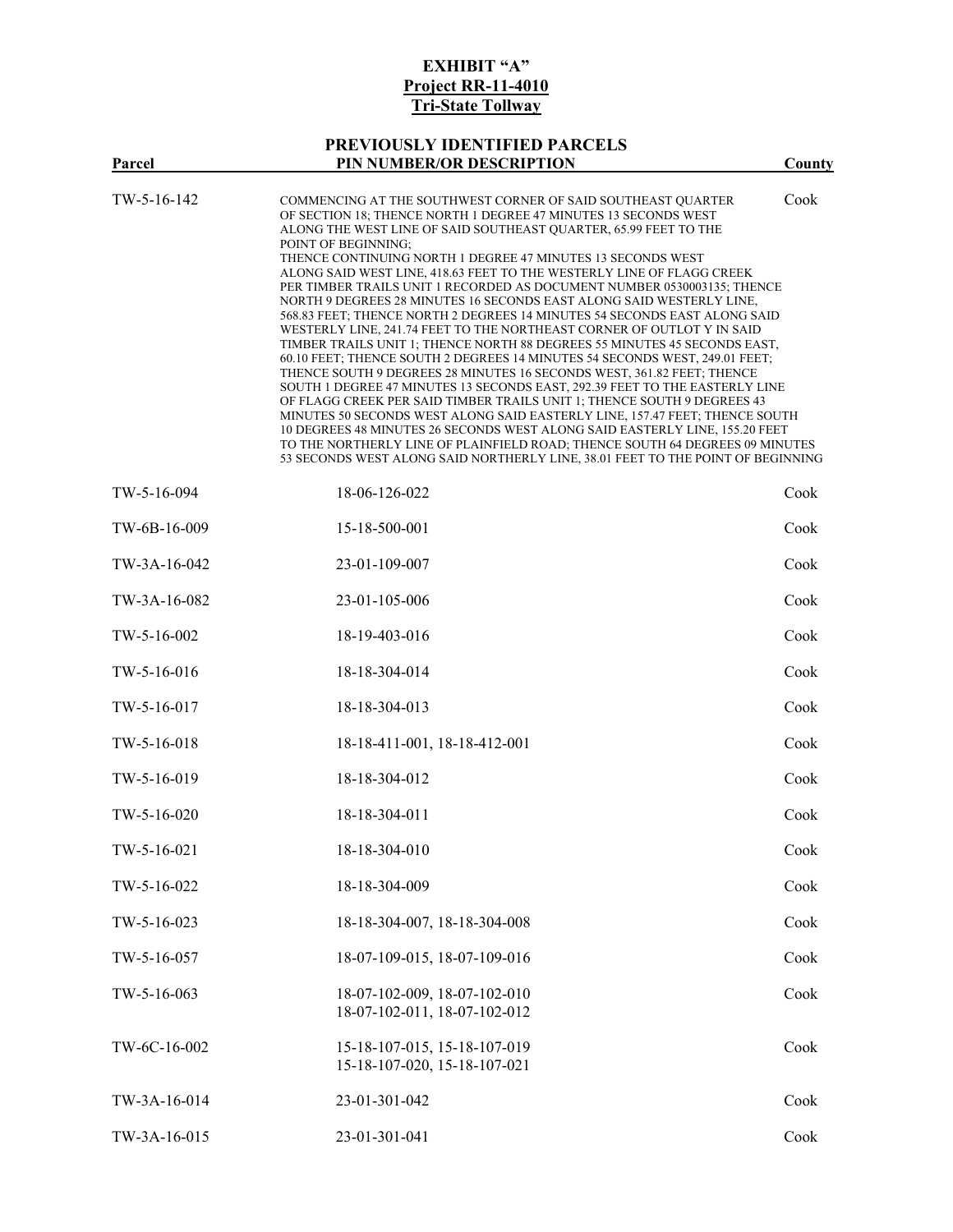| <u>Parcel</u> | PIN NUMBER/OR DESCRIPTION                                                                                                                                                                                                                                                                                              | County |
|---------------|------------------------------------------------------------------------------------------------------------------------------------------------------------------------------------------------------------------------------------------------------------------------------------------------------------------------|--------|
| TW-3A-16-017  | 23-01-301-040                                                                                                                                                                                                                                                                                                          | Cook   |
| TW-3A-16-019  | 23-01-301-039                                                                                                                                                                                                                                                                                                          | Cook   |
| TW-3A-16-020  | 23-01-301-022                                                                                                                                                                                                                                                                                                          | Cook   |
| TW-3A-16-021  | 23-01-301-021                                                                                                                                                                                                                                                                                                          | Cook   |
| TW-3A-16-024  | 23-01-300-019                                                                                                                                                                                                                                                                                                          | Cook   |
| TW-3A-16-029  | 23-01-300-026                                                                                                                                                                                                                                                                                                          | Cook   |
| TW-3A-16-046  | 23-01-109-034                                                                                                                                                                                                                                                                                                          | Cook   |
| TW-3A-16-052  | 23-01-117-014-1001 through 1012                                                                                                                                                                                                                                                                                        | Cook   |
| TW-3A-16-054  | 23-01-117-013-1001 through 1048                                                                                                                                                                                                                                                                                        | Cook   |
| TW-3A-16-056  | 23-01-113-010                                                                                                                                                                                                                                                                                                          | Cook   |
| TW-3A-16-057  | 23-01-113-003, 23-01-113-004, 23-01-113-005                                                                                                                                                                                                                                                                            | Cook   |
| TW-3A-16-059  | 18-36-319-036                                                                                                                                                                                                                                                                                                          | Cook   |
| TW-3A-16-063  | 18-35-407-008, 18-35-407-010                                                                                                                                                                                                                                                                                           | Cook   |
| TW-3A-16-070  | 18-35-407-041                                                                                                                                                                                                                                                                                                          | Cook   |
| TW-5-16-005   | 18-19-404-008, 18-19-404-009<br>18-19-404-010, 18-19-404-011                                                                                                                                                                                                                                                           | Cook   |
| TW-3A-16-023  | 23-01-301-020                                                                                                                                                                                                                                                                                                          | Cook   |
| TW-3A-16-026  | 23-01-301-024                                                                                                                                                                                                                                                                                                          | Cook   |
| TW-3A-16-027  | 23-01-301-033                                                                                                                                                                                                                                                                                                          | Cook   |
| TW-3A-16-053  | 23-01-117-003                                                                                                                                                                                                                                                                                                          | Cook   |
| TW-5-16-073   | That part of Spring Street, Hinsdale                                                                                                                                                                                                                                                                                   | Cook   |
| TW-5-16-074   | 18-06-303-025, 18-06-310-011, 18-06-310-012<br>18-06-310-016, 18-06-310-017, 18-06-310-018<br>18-06-310-019, 18-06-310-021, 18-06-311-001<br>18-06-311-002, 18-06-311-003, 18-06-311-004<br>18-06-311-005, 18-06-311-006, 18-06-311-007<br>18-06-311-008, 18-06-311-009, 18-06-311-010<br>18-06-311-021, 18-06-311-023 | Cook   |
| TW-6B-16-010  | That part of Coolidge Avenue, Berkeley                                                                                                                                                                                                                                                                                 | Cook   |
| TW-6B-16-011  | That part of Superior St., Huron St. and public alley in block<br>2 of H.O. Stone and Company's Ber-Elm Addition, Berkeley                                                                                                                                                                                             | Cook   |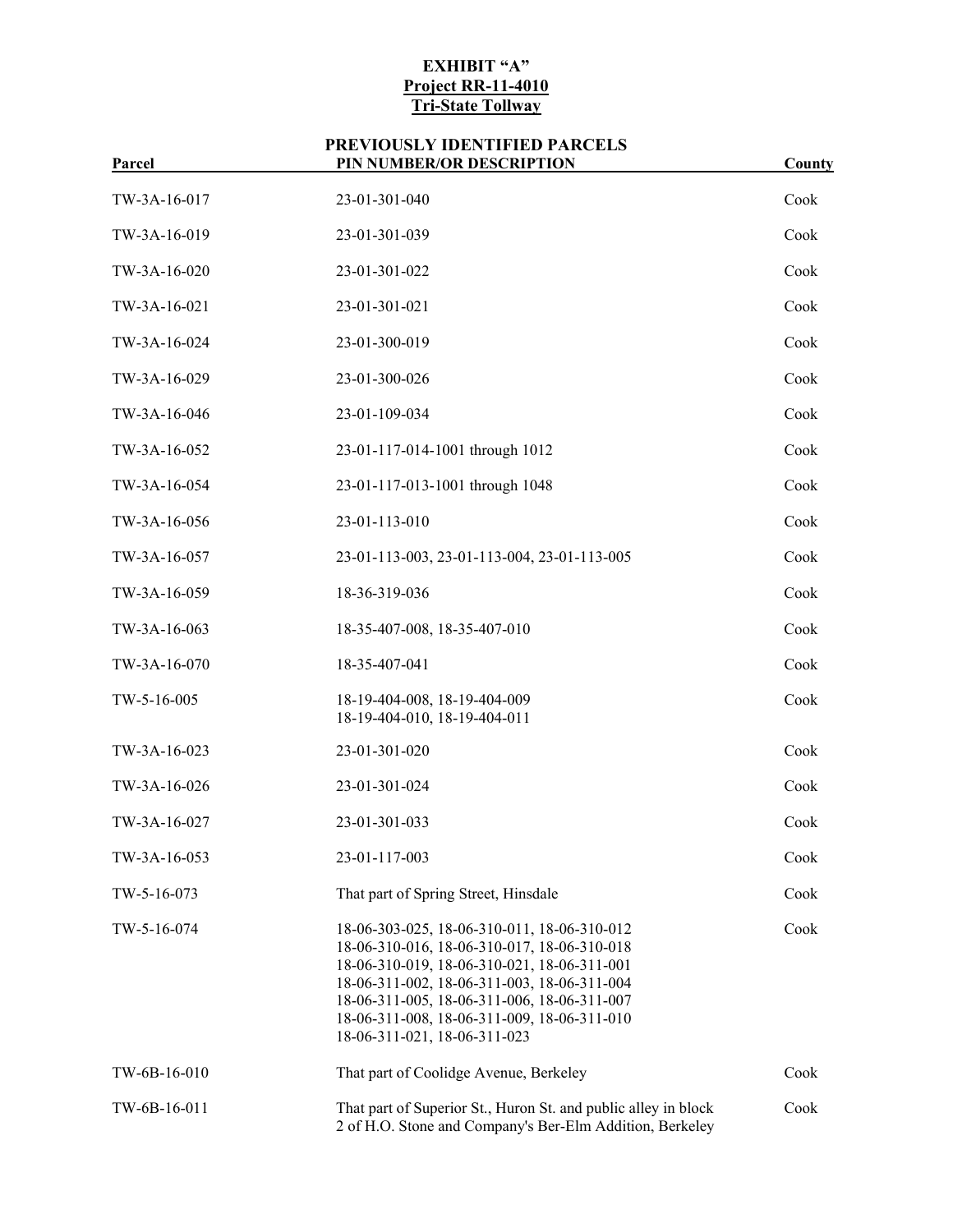| rarcei       | PIN NUMBER/OK DESCRIPTION                                                                                                                                                                                                                                                                                                                                                                                                                                                                                                                                                                               | County |
|--------------|---------------------------------------------------------------------------------------------------------------------------------------------------------------------------------------------------------------------------------------------------------------------------------------------------------------------------------------------------------------------------------------------------------------------------------------------------------------------------------------------------------------------------------------------------------------------------------------------------------|--------|
| TW-6B-16-013 | That part of Victoria Avenue, Berkeley                                                                                                                                                                                                                                                                                                                                                                                                                                                                                                                                                                  | Cook   |
| TW-6B-16-014 | That part of Electric Avenue, Berkeley                                                                                                                                                                                                                                                                                                                                                                                                                                                                                                                                                                  | Cook   |
| TW-6B-16-015 | 15-07-318-004-8001                                                                                                                                                                                                                                                                                                                                                                                                                                                                                                                                                                                      | Cook   |
| TW-6B-16-017 | 15-07-501-001                                                                                                                                                                                                                                                                                                                                                                                                                                                                                                                                                                                           | Cook   |
| TW-6C-16-005 | 16 Foot Alley in Block 9 in Berkeley Lawn Subdivision                                                                                                                                                                                                                                                                                                                                                                                                                                                                                                                                                   | Cook   |
| TW-3A-16-033 | 23-01-300-028, 23-01-300-029                                                                                                                                                                                                                                                                                                                                                                                                                                                                                                                                                                            | Cook   |
| TW-3A-16-043 | 23-01-109-031                                                                                                                                                                                                                                                                                                                                                                                                                                                                                                                                                                                           | Cook   |
| TW-3A-16-044 | 23-01-109-032                                                                                                                                                                                                                                                                                                                                                                                                                                                                                                                                                                                           | Cook   |
| TW-3A-16-045 | 23-01-109-033                                                                                                                                                                                                                                                                                                                                                                                                                                                                                                                                                                                           | Cook   |
| TW-3A-16-047 | A PART OF WEST 90TH STREET OF MILFORD COURT,<br>BEING A RESUBDIVISION OF PART OF THE NORTHWEST<br>QUARTER OF SECTION 1, TOWNSHIP 37 NORTH, RANGE 12<br>EAST, OF THE THIRD PRINCIPLE MERIDIAN, IN COOK COUNTY,<br>ILLINOIS, AS PER DOCUMENT 97144076 RECORDED MARCH 04, 1987                                                                                                                                                                                                                                                                                                                             | Cook   |
| TW-3A-16-083 | 18-35-122-014, 18-35-122-015                                                                                                                                                                                                                                                                                                                                                                                                                                                                                                                                                                            | Cook   |
| TW-6B-16-006 | That part of Park Ave., Berkeley                                                                                                                                                                                                                                                                                                                                                                                                                                                                                                                                                                        | Cook   |
| TW-6B-16-007 | That part of Victoria Ave., Berkeley                                                                                                                                                                                                                                                                                                                                                                                                                                                                                                                                                                    | Cook   |
| TW-6C-16-015 | 15-18-306-016, 15-18-306-017, 15-18-306-018                                                                                                                                                                                                                                                                                                                                                                                                                                                                                                                                                             | Cook   |
| TW-5-16-042  | 18-07-301-019                                                                                                                                                                                                                                                                                                                                                                                                                                                                                                                                                                                           | Cook   |
| TW-5-16-077  | LOTS 49 TO 52, BOTH INCLUSIVE, IN H.W.<br>DIETRICH'S RE-SUBDIVISION OF LOTS 1, 2,<br>AND 3, THE SOUTH HALF AND THE WEST 186.86<br>FEET OF THE NORTH HALF OF LOT 4 AND LOTS 7<br>TO 18 INCLUSIVE (EXCEPT THE EAST 68 FEET OF LOTS<br>7 AND 8 IN BLOCK 14, ALL OF BLOCK 15 AND LOTS 1 TO<br>13 IN BLOCK 16 IN EAST HINSDALE, A SUBDIVISION OF<br>THE EAST HALF AND THAT PART OF THE EAST HALF OF<br>THE SOUTHWEST QURATER LYING NORTH OF CHICAGO,<br>BURLINGTON AND QUINCY RAILROAD; ALL IN SECTION 6,<br>TOWNSHIP 38 NORTH, RANGE 12, EAST OF THE THIRD<br>PRINCIPAL MERIDIAN, IN COOK COUNTY, ILLINOIS. | Cook   |
| TW-5-16-080  | 18-06-312-008, 18-06-312-009                                                                                                                                                                                                                                                                                                                                                                                                                                                                                                                                                                            | Cook   |
| TW-5-16-123  | 06-36-200-036                                                                                                                                                                                                                                                                                                                                                                                                                                                                                                                                                                                           | DuPage |
| TW-5-16-124  | 06-36-200-025                                                                                                                                                                                                                                                                                                                                                                                                                                                                                                                                                                                           | DuPage |
| TW-5-16-125  | 06-25-409-016                                                                                                                                                                                                                                                                                                                                                                                                                                                                                                                                                                                           | DuPage |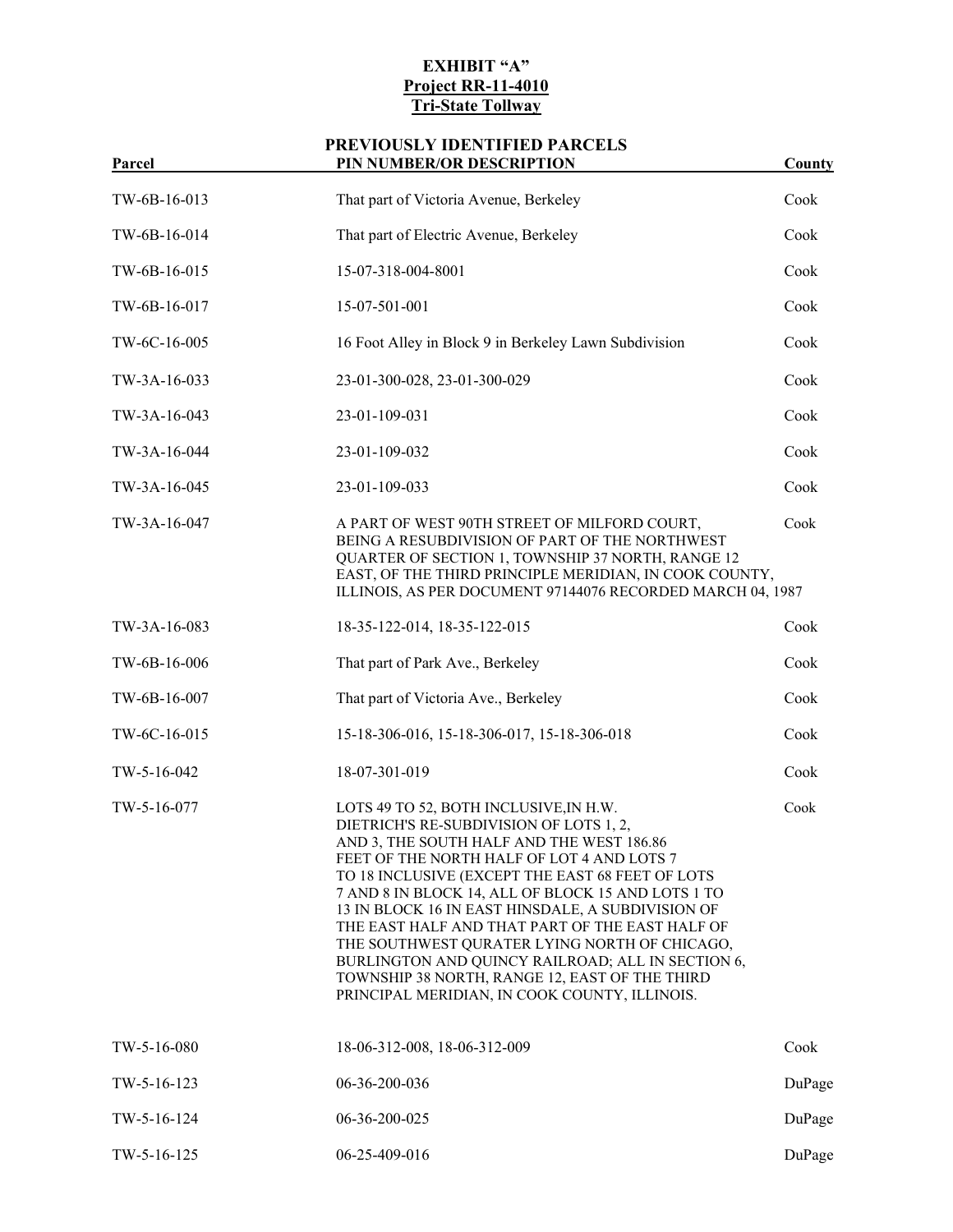| 1 ai cei      |   | I II I RUMDER/OR DESCRII TIOR                                                                                                                                                                                                                                                                                                                                          | County |
|---------------|---|------------------------------------------------------------------------------------------------------------------------------------------------------------------------------------------------------------------------------------------------------------------------------------------------------------------------------------------------------------------------|--------|
| TW-5-16-027   |   | 18-07-418-003, 18-07-418-004, 18-07-400-009                                                                                                                                                                                                                                                                                                                            | Cook   |
| TW-5-16-029   |   | 18-07-418-059-1001 thru 18-07-418-059-1028                                                                                                                                                                                                                                                                                                                             | Cook   |
| TW-5-16-034   |   | 18-07-109-037-1001 thru 18-07-109-037-1105                                                                                                                                                                                                                                                                                                                             | Cook   |
| TW-5-16-049   |   | 18-07-117-007, 18-07-117-008, 18-07-117-009                                                                                                                                                                                                                                                                                                                            | Cook   |
| TW-5-16-075   |   | 18-06-312-031                                                                                                                                                                                                                                                                                                                                                          | Cook   |
| TW-5-16-076   |   | 18-06-312-030                                                                                                                                                                                                                                                                                                                                                          | Cook   |
| TW-5-16-081   |   | 18-06-312-007, 18-06-312-017                                                                                                                                                                                                                                                                                                                                           | Cook   |
| TW-5-16-092   |   | 18-06-118-020                                                                                                                                                                                                                                                                                                                                                          | Cool   |
| TW-5-16-093   |   | 18-06-118-016                                                                                                                                                                                                                                                                                                                                                          | Cook   |
| TW-5-16-097   |   | 18-06-126-019                                                                                                                                                                                                                                                                                                                                                          | Cook   |
| $TW-5-16-100$ |   | 18-06-126-018                                                                                                                                                                                                                                                                                                                                                          | Cook   |
| $TW-5-16-102$ |   | 18-06-126-017                                                                                                                                                                                                                                                                                                                                                          | Cook   |
| $TW-5-16-121$ |   | 06-36-202-017, 06-36-202-018                                                                                                                                                                                                                                                                                                                                           | DuPage |
| TW-5-16-143   |   | 18-07-109-037-1001 thru 1105,<br>Lot 10 (EXCEPT THE NORTH 17 FEET OF LOT 10) IN SAID<br>HIGHLANDS BEING A SUBDIVISION OF THE NORTHWEST<br>QUARTER AND THE WEST 800 FEET OF THE NORTH 144 FEET<br>OF THE SOUTHWEST QUARTER OF SECTION 7, TOWNSHIP 38<br>NORTH, RANGE 12 EAST OF THE THIRD PRINCIPAL MERIDIAN                                                            | Cook   |
| TW-5-16-146   |   | THOSE PARTS OF LOTS 9 AND 10 IN BLOCK 12 IN THE<br>HIGHLANDS, BEING A SUBDIVISION OF THE NORTHWEST<br>QUARTER AND THE WEST 800 FEET OF THE NORTH 144 FEET OF<br>THE SOUTHWEST QUARTER OF SECTION 7, TOWNSHIP 38 NORTH,<br>RANGE 12 EAST OF THE THIRD PRINCIPAL MERIDIAN, BEARINGS<br>BASED ON ILLINOIS STATE PLANE COORDINATES, EAST ZONE,<br>NAD 83 (2011 ADJUSTMENT) | Cook   |
| TW-6A-16-001  |   | 06-25-409-014                                                                                                                                                                                                                                                                                                                                                          | DuPage |
| TW-6A-16-002  |   | 15-30-301-018, 15-30-301-020, 15-30-301-021                                                                                                                                                                                                                                                                                                                            | Cook   |
| TW-6C-16-016  | 1 | 15-18-306-027, 15-18-307-001, 15-18-307-002, 15-18-307-022<br>15-18-307-023, 15-18-307-005, 15-18-307-006, 15-18-307-007<br>15-18-307-026, 15-18-307-027, 15-18-307-015, 15-18-307-016<br>5-18-307-017, 15-18-307-018, 15-18-307-025                                                                                                                                   | Cook   |
| TW-6C-16-017  |   | That part of Concord and Caldwell Avenues                                                                                                                                                                                                                                                                                                                              | Cook   |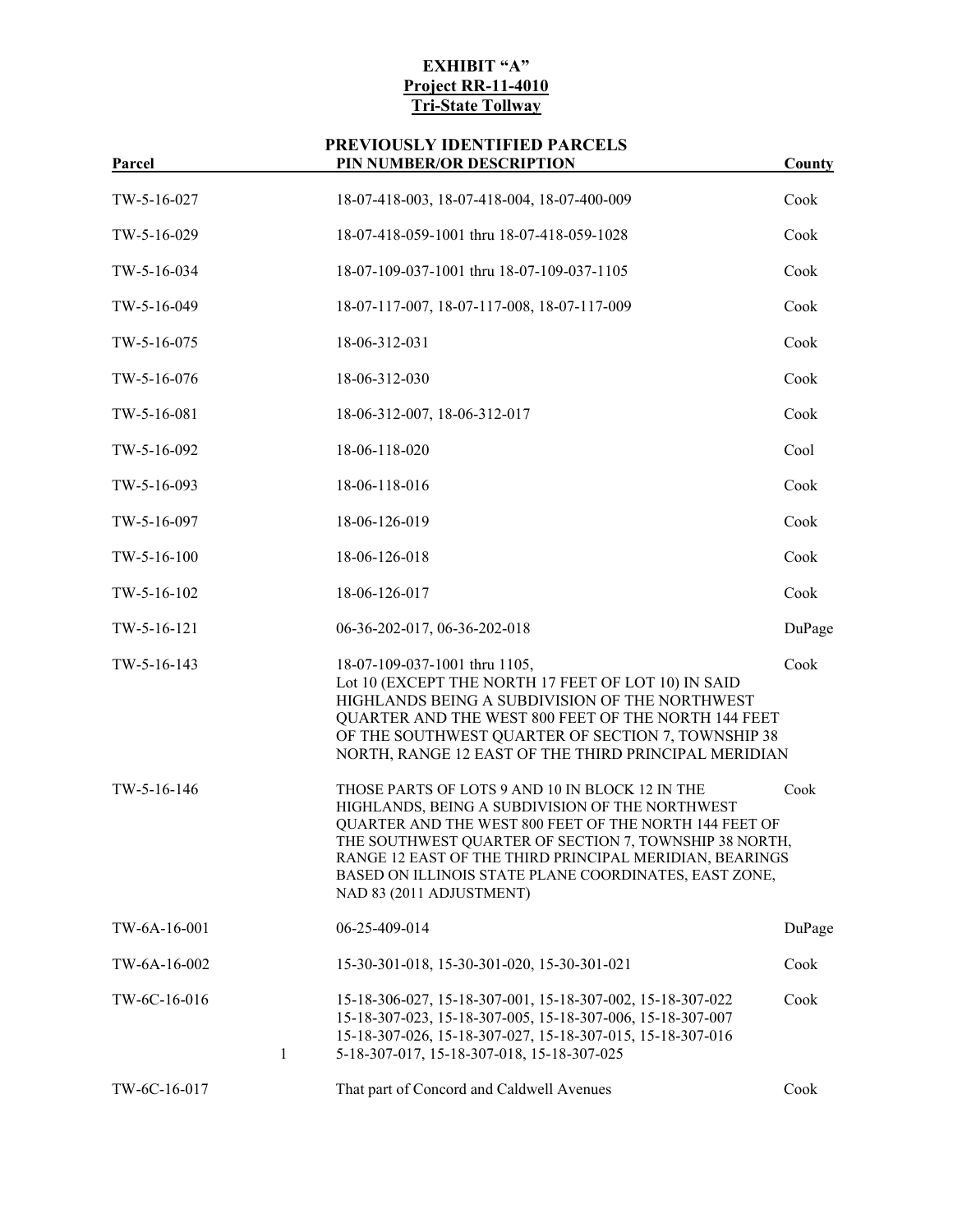| і агсеі      | <u>I IN NOMBENON DESCNII TION</u>                            | <u>County</u> |
|--------------|--------------------------------------------------------------|---------------|
| TW-6C-16-018 | 15-18-307-024                                                | Cook          |
| TW-6C-16-019 | 06-13-405-025                                                | DuPage        |
| TW-5-16-145  | 18-07-418-005                                                | Cook          |
| TW-3A-16-079 | 18-35-102-041                                                | Cook          |
| TW-3A-16-080 | 18-35-102-024                                                | Cook          |
| TW-3A-16-094 | 18-35-120-006, 18-35-120-016                                 | Cook          |
| TW-3A-16-095 | 18-34-201-027                                                | Cook          |
| TW-3A-16-098 | 18-35-100-007                                                | Cook          |
| TW-3A-16-099 | 18-35-100-006                                                | Cook          |
| TW-3A-16-100 | 18-35-100-005                                                | Cook          |
| TW-3A-16-101 | 18-35-100-004, 18-35-100-014                                 | Cook          |
| TW-3A-16-103 | 18-26-301-003, 18-26-301-004<br>18-26-302-013, 18-27-412-012 | Cook          |
| TW-3A-16-104 | 18-34-203-008                                                | Cook          |
| TW-3A-16-105 | 18-34-203-009                                                | Cook          |
| TW-3A-16-106 | 18-34-203-014                                                | Cook          |
| TW-3A-16-107 | 18-27-412-009, 18-27-412-010, 18-27-412-013                  | Cook          |
| TW-3A-16-108 | 18-27-412-006, 18-27-412-007                                 | Cook          |
| TW-3A-16-110 | 18-26-303-001                                                | Cook          |
| TW-5-16-104  | 18-06-126-015                                                | Cook          |
| TW-5-16-108  | 18-06-126-013                                                | Cook          |
| TW-5-16-109  | 18-06-126-012                                                | Cook          |
| TW-5-16-113  | 18-06-118-022                                                | Cook          |
| TW-5-16-114  | 18-06-118-026                                                | Cook          |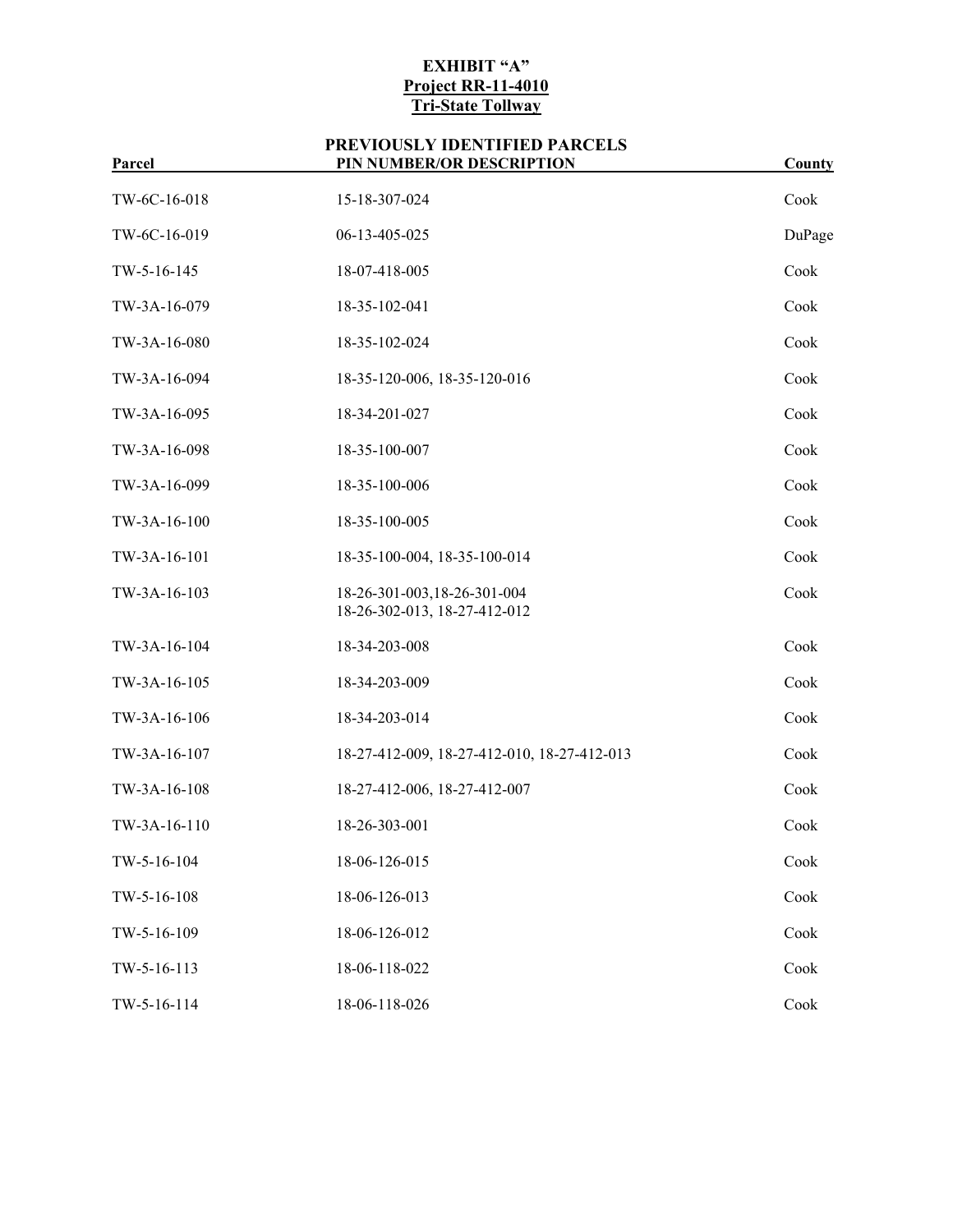| l al UCI        | I IN NORDER/OR DESCRII TION                 | <u>County</u> |
|-----------------|---------------------------------------------|---------------|
| TW-3A-16-085    | 23-02-206-006                               | Cook          |
| TW-3A-16-086    | 23-02-207-021                               | Cook          |
| $TW-3A-16-087$  | 23-01-110-004                               | Cook          |
| TW-3A-16-088    | 23-01-110-005                               | Cook          |
| TW-3A-16-089    | 18-36-320-036                               | Cook          |
| TW-3A-16-091    | 23-01-110-013                               | Cook          |
| TW-3A-16-092    | 18-35-407-084                               | Cook          |
| $TW-3A-16-112$  | 18-26-301-003, 18-26-301-004                | Cook          |
| $TW-5-16-091$   | That part of Spring Street, Western Springs | Cook          |
| $TW-5-16-096$   | 18-06-127-001                               | Cook          |
| $TW-5-16-116$   | 18-06-118-015                               | Cook          |
| $TW-5-16-117$   | 18-06-118-014                               | Cook          |
| $TW-5-16-129$   | 18-06-118-026                               | Cook          |
| $TW-7-16-057.1$ | 12-16-312-018                               | Cook          |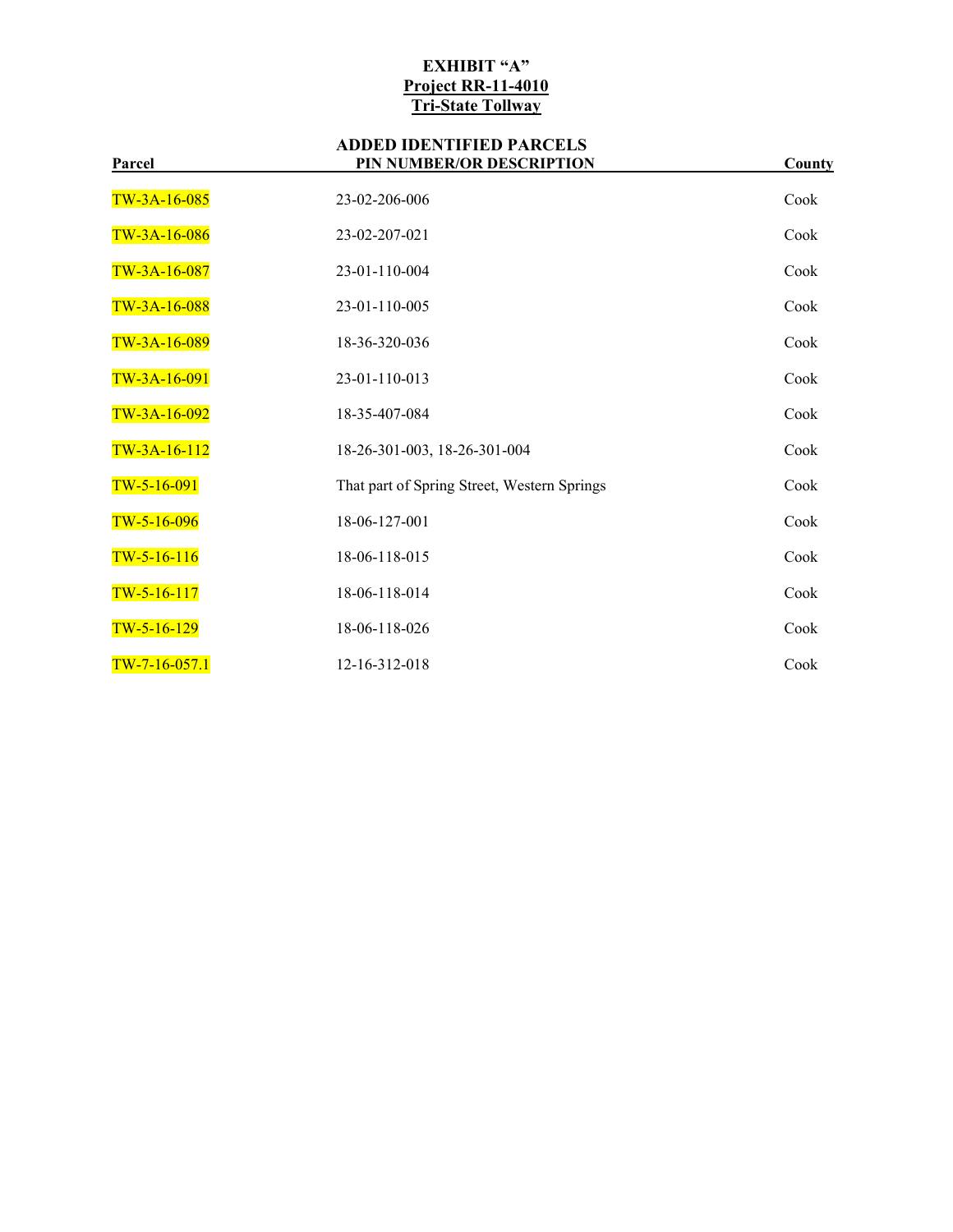## **Background**

The Illinois State Toll Highway Authority ("Tollway") previously purchased Non-Illinois License Plate Registration Retrieval Services ("Contract 18-0152R") from Law Enforcement Systems, LLC. The Tollway requires additional Non-Illinois License Plate Registration Retrieval Services. It is in the best interest of the Tollway to amend Contract 18-0152R and increase the upper limit of compensation by an amount not to exceed \$2,600,000.00.

## **Resolution**

The amendment and associated increase to the upper limit of compensation of Contract No. 18-0152R for the purchase of additional Non-Illinois License Plate Registration Retrieval Services from Law Enforcement Systems, LLC is approved in an amount not to exceed \$2,600,000.00 (increase from \$4,005,000.00 to \$6,605,000.00). The Chairman and Chief Executive Officer of the Tollway is authorized to execute the appropriate documents in connection therewith, subject to the approval of the General Counsel and the Chief Financial Officer. The Chief of Contract Services is authorized to issue the necessary purchase orders and contract purchase orders and any other necessary documents in connection therewith, and the Chief Financial Officer is authorized to issue warrants in payment thereof.

Approved by: W when  $\lambda \sim$ Chairman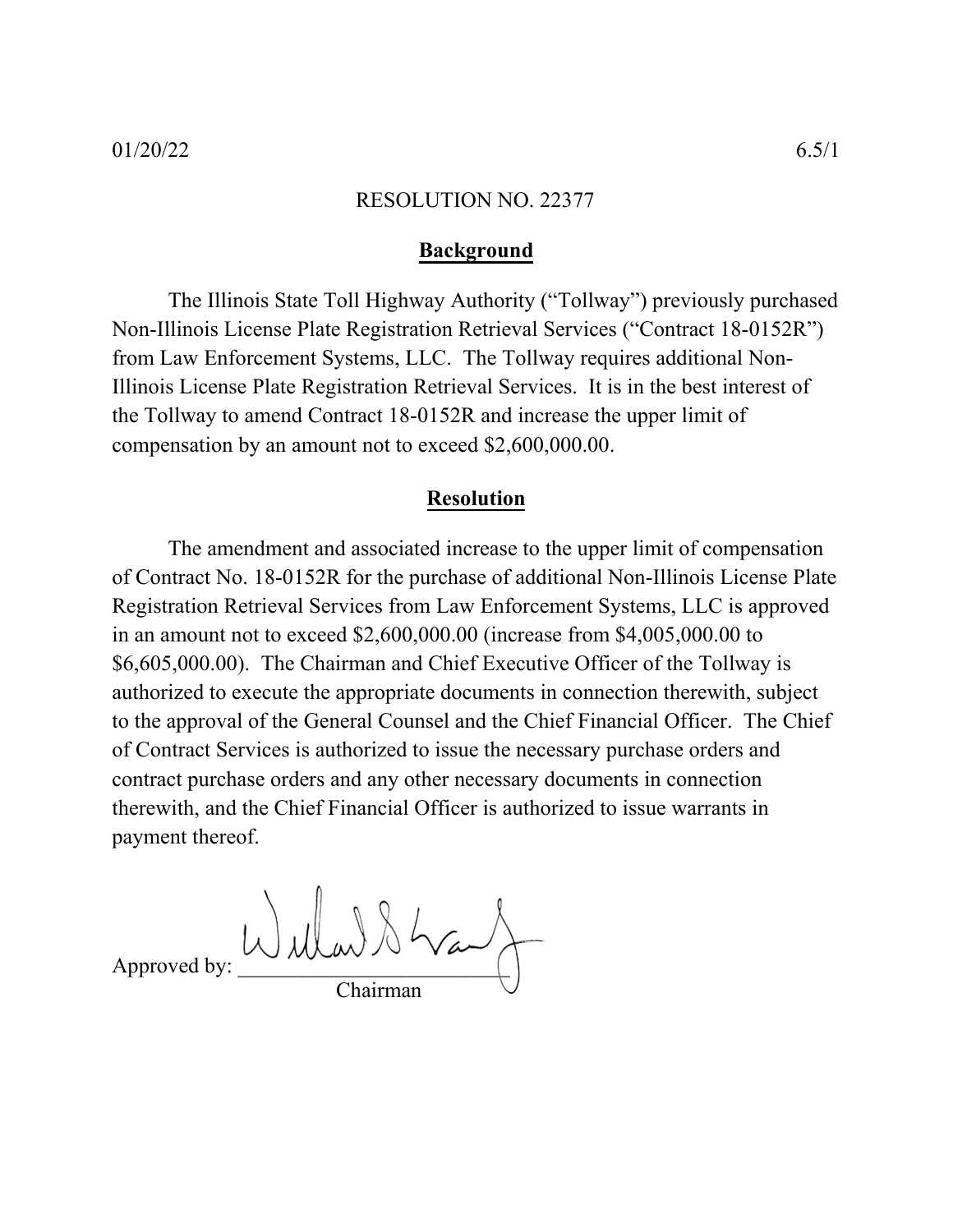## **Background**

Section 10(a-5) of the Toll Highway Act ("Act"), 605 ILCS  $10/10(a-5)$ , grants The Illinois State Toll Highway Authority ("Tollway") discretionary authority to implement amnesty programs relative to fines and penalties imposed as a result of toll evasion and/or toll violations.

In June 2020, consistent with the Tollway's ongoing implementation of tolling reform, and in view of the Governor of Illinois' declaration of all counties in the State of Illinois a disaster area due to the COVID-19 pandemic that continues to challenge the State and the nation, the Tollway determined that it was in the best interest of the Tollway and Tollway patrons for the Tollway to implement an amnesty program. Accordingly, on June 25, 2020, pursuant to Resolution No. 22053, the Tollway implemented an amnesty program. Subsequently, pursuant to Resolution Nos. 22143, 22266 and 22320, the Tollway extended the deadline of the amnesty program to February 10, 2022.

In June 2021, the Tollway Board of Directors approved the procurement of new Violation Enforcement Program services for the collection of unpaid tolls, fines and fees. See Resolution No. 22265.

In order to more smoothly transition the collection of unpaid tolls, fines and fees to the new Violation Enforcement Program, it is in the best interest of the Tollway to extend the deadline of the amnesty program. The extended program will expire on June 30, 2022. Accordingly, under the extended amnesty program, all March 9 Amnesty and Pre-March 9 Amnesty amounts (both of which included all outstanding tolls) must be paid, in full, by 5:00 p.m. Central Daylight Time on June 30, 2022.